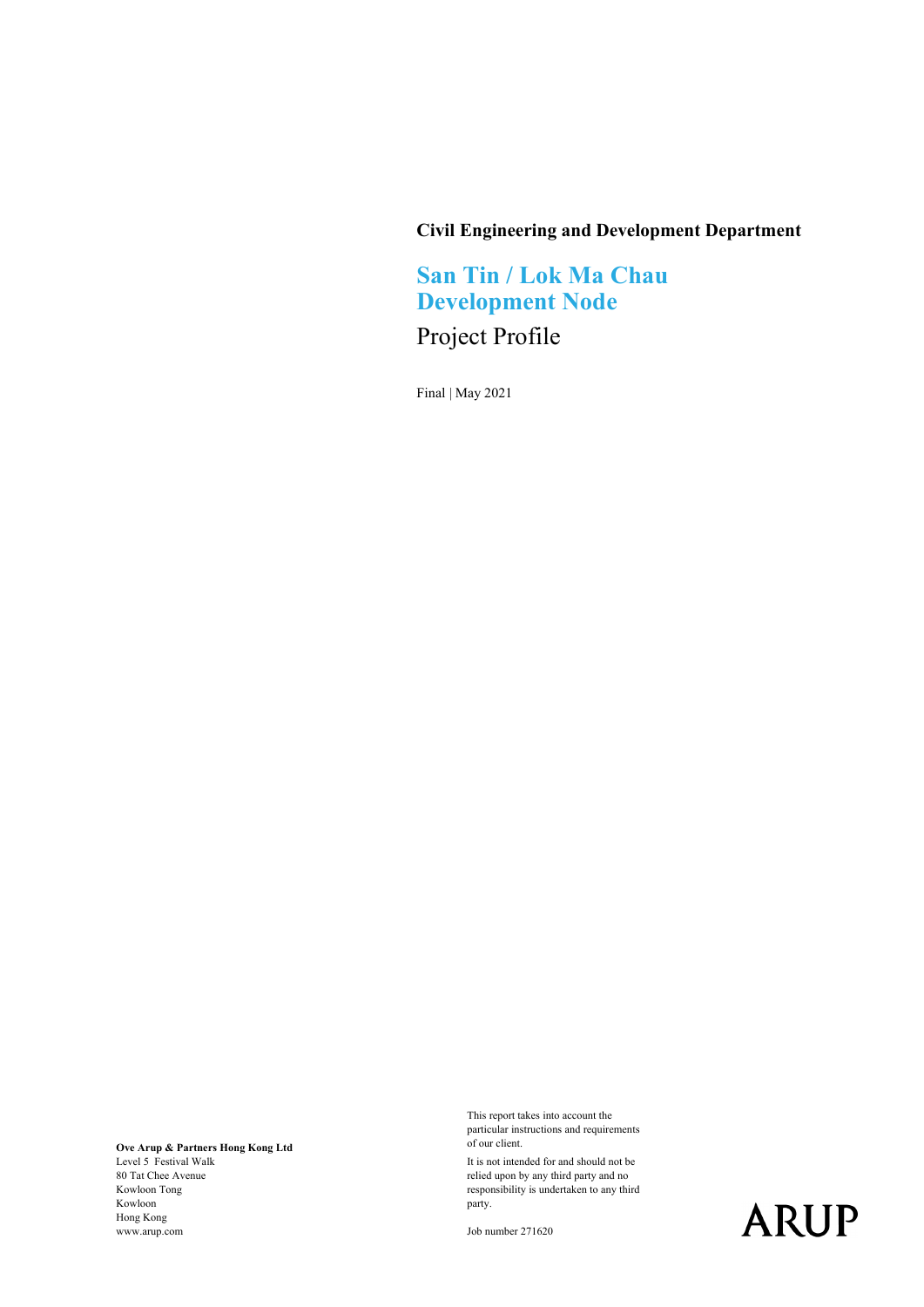Page **Page** 

| $\mathbf{1}$     |                                                            | <b>Basic Information</b>                                                        | $\mathbf{3}$   |
|------------------|------------------------------------------------------------|---------------------------------------------------------------------------------|----------------|
|                  | 1.1                                                        | Project Title                                                                   | $\mathfrak{Z}$ |
|                  | 1.2                                                        | Purpose and Nature of Project                                                   | $\mathfrak{Z}$ |
|                  | 1.3                                                        | Name of Project Proponent                                                       | $\overline{3}$ |
|                  | 1.4                                                        | Location and Scale of Project and History of Site                               | $\overline{3}$ |
|                  | 1.5                                                        | Number and Types of Designated Projects to be Covered by the Project<br>Profile | $\overline{4}$ |
|                  | 1.6                                                        | Name and Telephone Number of Contact Person                                     | 7              |
| $\boldsymbol{2}$ | <b>Outline of Planning and Implementation Programme</b>    |                                                                                 |                |
|                  | 2.1                                                        | Project Implementation                                                          | $8\,$          |
|                  | 2.2                                                        | Project Time Table                                                              | $\,8\,$        |
|                  | 2.3                                                        | Interactions with Other Projects                                                | 8              |
| 3                | <b>Possible Impacts on the Environment</b>                 |                                                                                 |                |
|                  | 3.1                                                        | General                                                                         | 9              |
|                  | 3.2                                                        | Air Quality                                                                     | 9              |
|                  | 3.3                                                        | Noise                                                                           | 9              |
|                  | 3.4                                                        | <b>Water Quality</b>                                                            | 10             |
|                  | 3.5                                                        | Waste Management                                                                | 11             |
|                  | 3.6                                                        | <b>Land Contamination</b>                                                       | 11             |
|                  | 3.7                                                        | Hazard to Life                                                                  | 11             |
|                  | 3.8                                                        | Landfill Gas Hazard                                                             | 12             |
|                  | 3.9                                                        | Ecology                                                                         | 12             |
|                  | 3.10                                                       | Agriculture and Fisheries                                                       | 14             |
|                  | 3.11                                                       | Cultural Heritage                                                               | 14             |
|                  | 3.12                                                       | Landscape and Visual                                                            | 14             |
| 4                | <b>Major Elements of the Surrounding Environment</b><br>16 |                                                                                 |                |
|                  | 4.1                                                        | Surrounding Environment including Existing and Planned Sensitive<br>Receivers   | 16             |
|                  | 4.2                                                        | Air Quality                                                                     | 17             |
|                  | 4.3                                                        | Noise                                                                           | 17             |
|                  | 4.4                                                        | <b>Water Quality</b>                                                            | 17             |
|                  | 4.5                                                        | <b>Waste Management</b>                                                         | 17             |
|                  | 4.6                                                        | <b>Land Contamination</b>                                                       | 17             |
|                  | 4.7                                                        | Hazard to Life                                                                  | 18             |
|                  | 4.8                                                        | Landfill Gas Hazard                                                             | 18             |
|                  | 4.9                                                        | Ecology                                                                         | 18             |
|                  | 4.10                                                       |                                                                                 | 19             |
|                  | 4.11                                                       | Agriculture and Fisheries<br>Cultural Heritage                                  | 19             |
|                  |                                                            |                                                                                 |                |
|                  | 4.12                                                       | Landscape and Visual                                                            | 20             |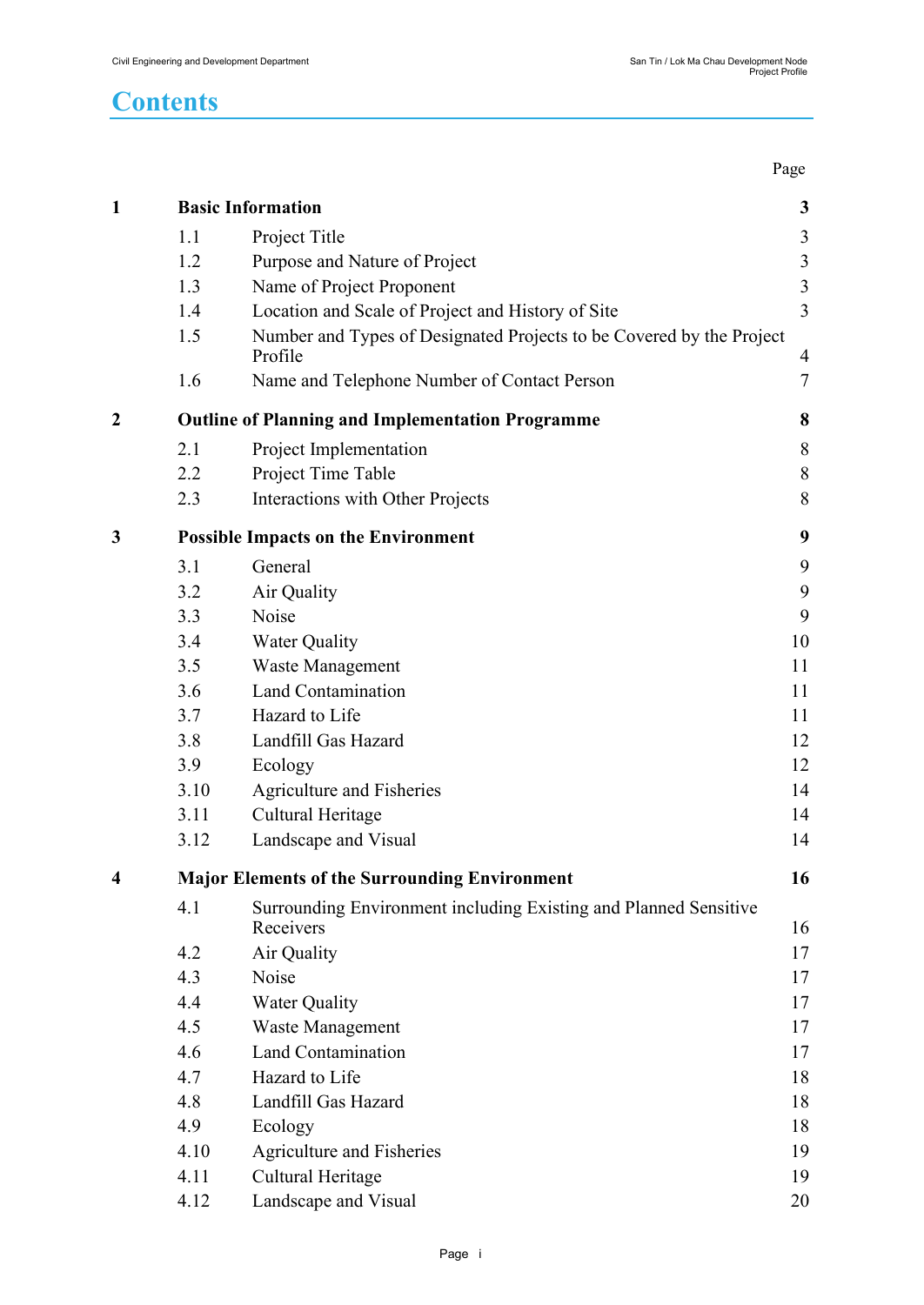#### **5 [Environmental Protection Measures to be Incorporated in the Design and Any](#page-21-0)  [Further Environmental Implications](#page-21-0) 21**

| 5.12 | Landscape and Visual      | 30 |
|------|---------------------------|----|
| 5.11 | Cultural Heritage         | 30 |
| 5.10 | Agriculture and Fisheries | 30 |
| 5.9  | Ecology                   | 29 |
| 5.8  | Landfill Gas Hazard       | 29 |
| 5.7  | Hazard to Life            | 28 |
| 5.6  | Land Contamination        | 27 |
| 5.5  | Waste Management          | 26 |
| 5.4  | <b>Water Quality</b>      | 24 |
| 5.3  | Noise                     | 23 |
| 5.2  | Air Quality               | 21 |
| 5.1  | General                   | 21 |
|      |                           |    |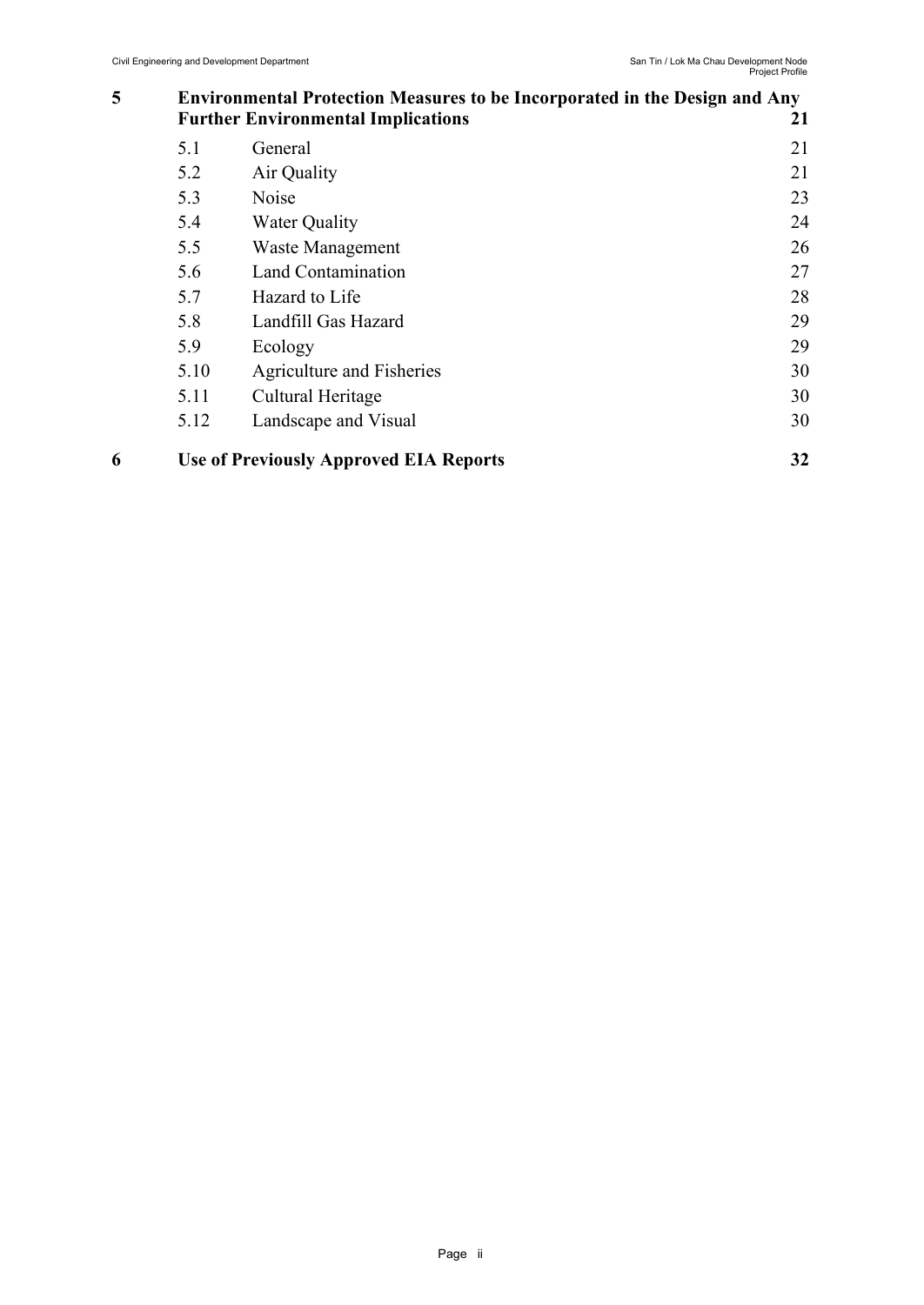# <span id="page-3-0"></span>**1 Basic Information**

### <span id="page-3-1"></span>**1.1 Project Title**

1.1.1.1 San Tin / Lok Ma Chau Development Node (the Project).

### <span id="page-3-2"></span>**1.2 Purpose and Nature of Project**

- 1.2.1.1 In recent years, various policy addresses have identified the New Territories North (NTN) as a potential area to be developed into a modern new town to help addressing land supply constraints.
- 1.2.1.2 The Project comprises San Tin / Lok Ma Chau Development Node (STLMC DN) which is identified as Phase One of the NTN development. STLMC DN was preliminarily studied under CE 42/2013(CE) - Preliminary Feasibility Study on Developing the NTN (the Preliminary NTN Study). The Preliminary NTN Study identified the STLMC DN as one of the Potential Development Areas (PDAs) and recommended further study for the development potential of the DN.
- 1.2.1.3 The STLMC DN is positioned as an accessible employment node with a balanced job to population ratio. The creation of an employment node is also intended to relieve the directional traffic demand in Hong Kong by drawing the working population from the metro area to STLMC DN. This seeks to improve the existing imbalanced directional traffic flow and to make optimal use of the spare capacity of the transport infrastructure during peak hour.

### <span id="page-3-3"></span>**1.3 Name of Project Proponent**

1.3.1.1 North Development Office (NDO), Civil Engineering and Development Department (CEDD), the Government of Hong Kong Special Administration Region.

### <span id="page-3-4"></span>**1.4 Location and Scale of Project and History of Site**

- 1.4.1.1 The STLMC DN is approximately 340ha, whilst the development area of the DN is about 293ha, and is bounded to the north by San Tin Highway, Chau Tau and Pun Uk Tsuen. The southern border of the STLMC DN is formed by the San Tin Barracks and hilly terrain. The Project is defined as the development of the STLMC DN, the potential cavern development to north of the Ngau Tam Mei Water Treatment Works (NTMWTW), the proposed Shek Wu Wai Interchange, water tubes to/ from the potential cavern site, and the area to be released at Lok Ma Chau Control Point  $(LMCCP)^1$  $(LMCCP)^1$ . Location of the STLMC DN is shown in **Figure 1.1** and **Figure 1.1a**.
- 1.4.1.2 The Project Site was mainly occupied by agriculture lands, rural residential villages and natural vegetation in 1960s to 1980s. Since 1990s, more infrastructures (e.g. roads including San Tin Highway/Fanling Highway and Castle Peak Road) and brownfield land uses have been observed at and in the vicinity of the Project Site.

<span id="page-3-5"></span><sup>&</sup>lt;sup>1</sup> According to the Chief Executive's 2020 Policy Address and Supplement and the meeting of Panel on Security on 2 March 2021, the current LMCCP will be vacated and over 20 hectares of land concerned can be released for other uses due to the implementation of co-location arrangements at the new Huanggang Port in Shenzhen.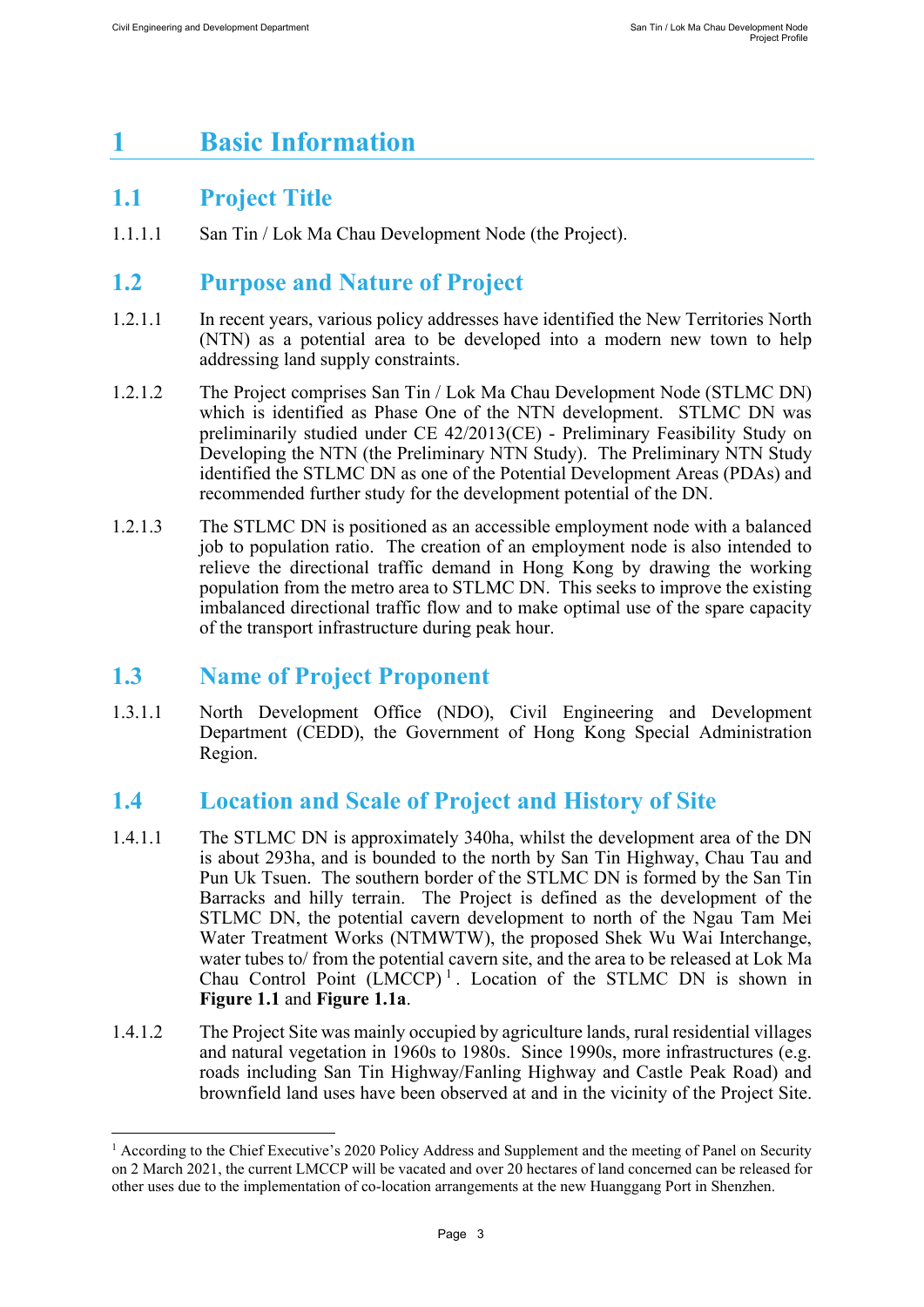At present, the Project Site includes rural land uses such as agriculture and villages, government facilities such as LMCCP as well as brownfield land uses such as open storage, car parks, and workshops. A recognised village, i.e. Shek Wu Wai, is found within the Project Site. Moreover, there are number of recognised villages in close proximity to the Project Site, including Tsing Lung Tsuen, Tung Chan Wai, Chau Tau, Mai Po San Tsuen, and etc.

### <span id="page-4-0"></span>**1.5 Number and Types of Designated Projects to be Covered by the Project Profile**

- 1.5.1.1 As mentioned in **Section 1.4**, the STLMC DN is approximately 340ha with a development area of about 293ha. It is estimated that a population of about 84,800 and an employment of about 64,200 will be accommodated in the STLMC DN upon full development. Therefore, the Project is considered as a Designated Project (DP) by virtue of the following item in Schedule 3 of the Environmental Impact Assessment Ordinance (EIAO):
	- 1: Engineering feasibility study of urban development projects with a study area covering more than 20 ha or involving a total population of more than 100,000.
- 1.5.1.2 In addition, the Project might also constitute the following DP elements in Schedule 2 of the EIAO, subject to more detailed design and planning at later stage:

#### *Roads*

- 1.5.1.3 The Project Site will be served by a network of district distributor (DD) and local distributor (LD) roads. The DD road will run through the development from east to west, providing access to all the planning areas and direct links to San Tin Highway. The proposed DD road will fall into the category of Item A.1 of Schedule 2 of EIAO:
	- A.1: A road which is an expressway, trunk road, primary distributor road or district distributor road including new roads, and major extensions or improvements to existing road.

#### *Sewage*

- 1.5.1.4 A sewage treatment works (STW) might be proposed within the Project Site, and probably within the potential cavern site. The preliminary design capacity of the proposed STW is  $35,000 \text{m}^3/\text{day}$  in average dry weather flow (ADWF) at this stage. The proposed STW will fall into category of Item F.1 of Schedule 2 of EIAO. Depending on its confirmed location, it might also fall into the category of Item F.2 of Schedule 2 of EIAO:
	- F.1: Sewage treatment works with an installed capacity of more than  $15,000m<sup>3</sup>$ per day.
	- F.2: Sewage treatment works---
		- (a) With an installed capacity of more than  $5,000m<sup>3</sup>$  per day; and
		- (b) A boundary of which is less than 200m from the nearest boundary of an existing or planned---
			- (i) Residential area;
			- (ii) Place of worship;
			- (iii) Educational institution;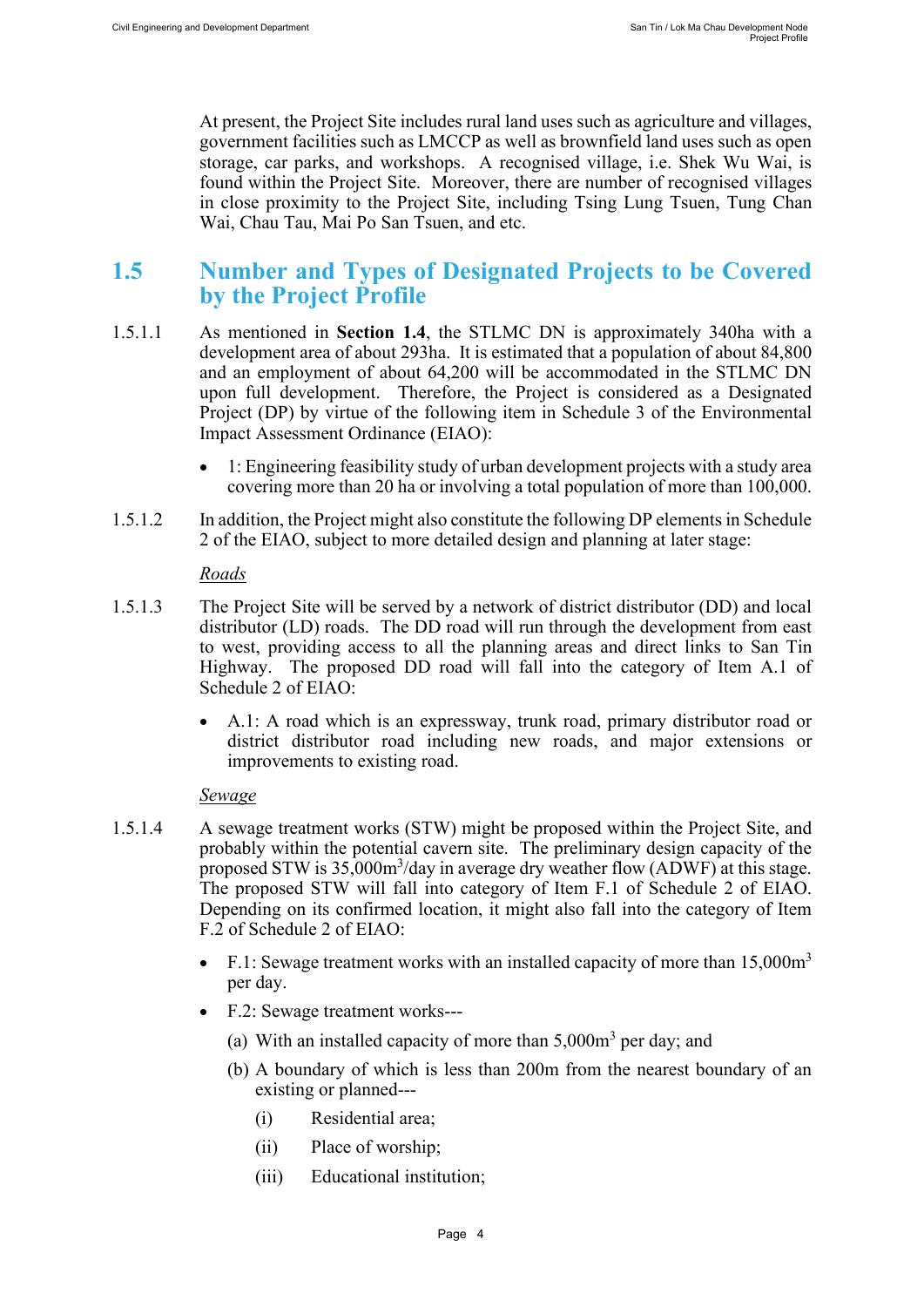- (iv) Health care institution;
- (v) Site of special scientific interest;
- (vi) Site of cultural heritage;
- (vii) Bathing beach;
- (viii) Marine park or marine reserve;
- (ix) Fish culture zone; or
- (x) Seawater intake point.
- 1.5.1.5 Four sewage pumping stations (SPSs) are proposed within the Project Site in which some would be located within 150m from proposed residential areas. Depending on their installed capacities, they might fall into the category of Item F.3 of Schedule 2 of the EIAO:
	- F.3: A sewage pumping station---
		- (a) With an installed capacity of more than  $300,000\,\text{m}^3$  per day; and
		- (b) With an installed capacity of more than  $2,000m<sup>3</sup>$  per day and a boundary of which is less than 150m from an existing or planned---
			- (i) Residential area;
			- (ii) Place of worship;
			- (iii) Educational institution;
			- (iv) Health care institution;
			- (v) Site of special scientific interest;
			- (vi) Site of cultural heritage;
			- (vii) Bathing beach;
			- (viii) Marine park or marine reserve;
			- (ix) Fish culture zone; or
			- (x) Seawater intake point.
- 1.5.1.6 The proposed STW within the Project Site would provide tertiary sewage treatment to produce treated sewage effluent (TSE) of high quality for reuse within the Project Site for non-potable uses such as toilet flushing, controlled irrigation and external cleaning use. Any reuse of treated sewage effluent will fall into the category of Item F.4 of Schedule 2 of the EIAO:
	- F.4: An activity for the reuse of treated sewage effluent from a treatment plant.

#### *Resource Recovery and Transfer Station*

- 1.5.1.7 A resource recovery and transfer station (RRTS) is proposed within the Project Site, and probably within the potential cavern site. Part of the RRTS will act as a refuse transfer station and therefore the proposed RRTS will fall into the category of Item G.2 of Schedule 2 of the EIAO:
	- G.2: A refuse transfer station.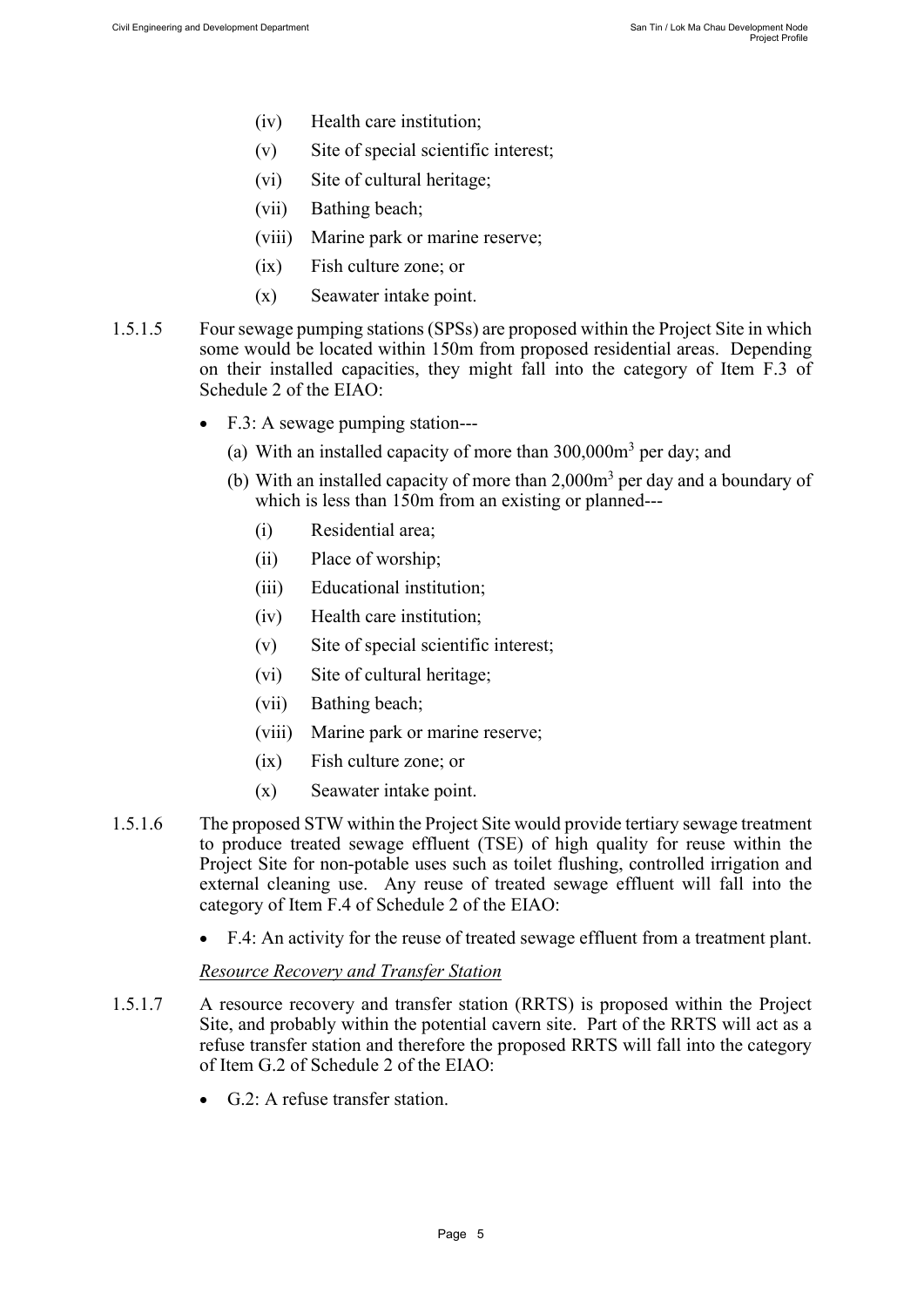#### *Substation*

- 1.5.1.8 There is an existing electricity substation (i.e. Mai Po Substation) within the Project Site. No new substation is proposed within the Project Site at this stage. In case a new substation is required, depending on its transient voltage of the substation, it might fall into the category of Item H.1 of Schedule 2 of the EIAO:
	- H.1: A 400kV electricity substation and transmission line.

#### *Retention Lake*

- 1.5.1.9 Six retention lakes are proposed within the Project Site. Depending on their sizes, they might fall into the category of Item I.2 of Schedule 2 of the EIAO:
	- I.2: A flood storage pond more than 10 ha in size.

#### *Miscellaneous*

- 1.5.1.10 As part of the Project Site slightly encroaches in the most southern part of the Mai Po Village Site of Special Scientific Interest (SSSI), it will fall into the category of Item Q.1 of Schedule 2 of the EIAO:
	- Q.1: All projects including new access roads, railways, sewers, sewage treatment facilities, earthworks, dredging works and other building works partly or wholly in an existing or gazetted proposed country park or special area, a conservation area, an existing or gazetted proposed marine park or marine reserve, a site of cultural heritage, and a site of special scientific interest, except for the following---
		- (a) Minor maintenance works to roads, drainage, slopes and utilities;
		- (b) Minor public utility works including the installation of telecommunications wires, joint boxes, power lines with a voltage level of not more than 66 kV, and gas pipelines with a diameter of 120 nm or less;
		- (c) Education and recreational facilities not otherwise designated projects listed in Parts A to P and approved by the Country and Marine Parks Authority;
		- (d) All earthworks relating to forestry, agriculture, fisheries and the management of vegetation;
		- (e) New Territories exempted houses;
		- (f) Footpaths and facilities relating to sitting out areas;
		- (g) Minor facilities relating to the management and protection of marine parks, marine reserves, country parks and special areas;
		- (h) All works not otherwise designated projects listed in Parts A to P undertaken by the Country and Marine Parks Authority under section 4 of the Country Parks Ordinance (Cap. 208) or section 4 of the Marine Parks Ordinance (Cap. 476) for development and managing country parks and special areas, marine parks and marine reserves;
		- (i) Maintenance of existing waterworks installations; or
		- (j) Minor works including---
			- (i) Improvements to catchwaters;
			- (ii) The provision of---
				- (A)Water pipes and valves of diameter 450mm or less;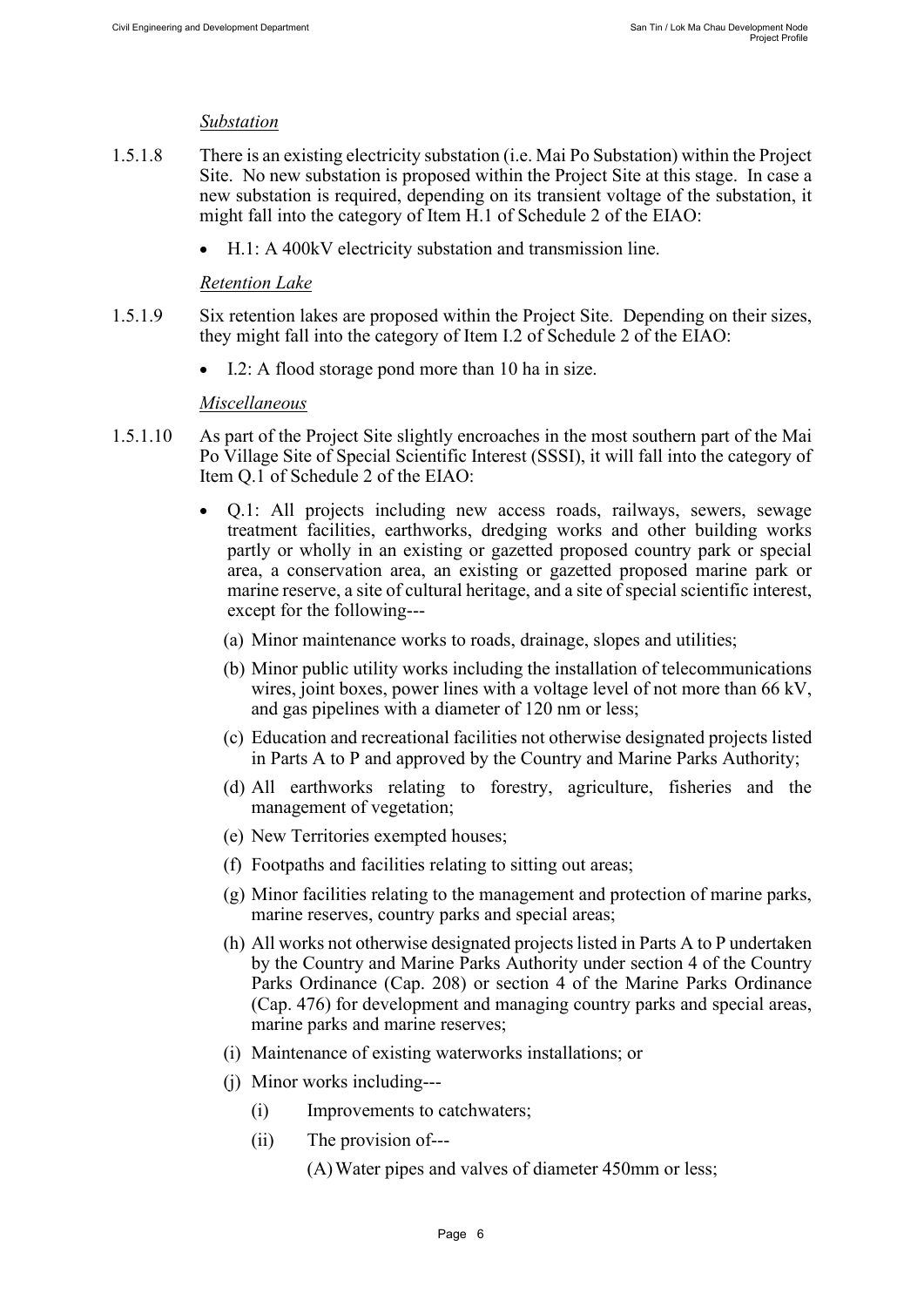- (B) Water tanks;
- (C) Hydrological stations and associated structures; and
- (D)Village supply schemes.
- 1.5.1.11 The potential cavern development to north of the Ngau Tam Mei Water Treatment Works within the Project Site will fall into the category of Item Q.2 of Schedule 2 of the EIAO:
	- Q2. Underground rock caverns.

### <span id="page-7-0"></span>**1.6 Name and Telephone Number of Contact Person**

1.6.1.1 All queries regarding the Project can be addressed to:

Mr. CHUNG Wing Hong, John (Ch Engr / N(SD10))

Civil Engineering and Development Department

North Development Office

Unit 2813, Level 28, Tower I, Metroplaza,

223 Hing Fong Road,

Kwai Fong, New Territories

Tel: 3152 3399

Fax: 3547 1658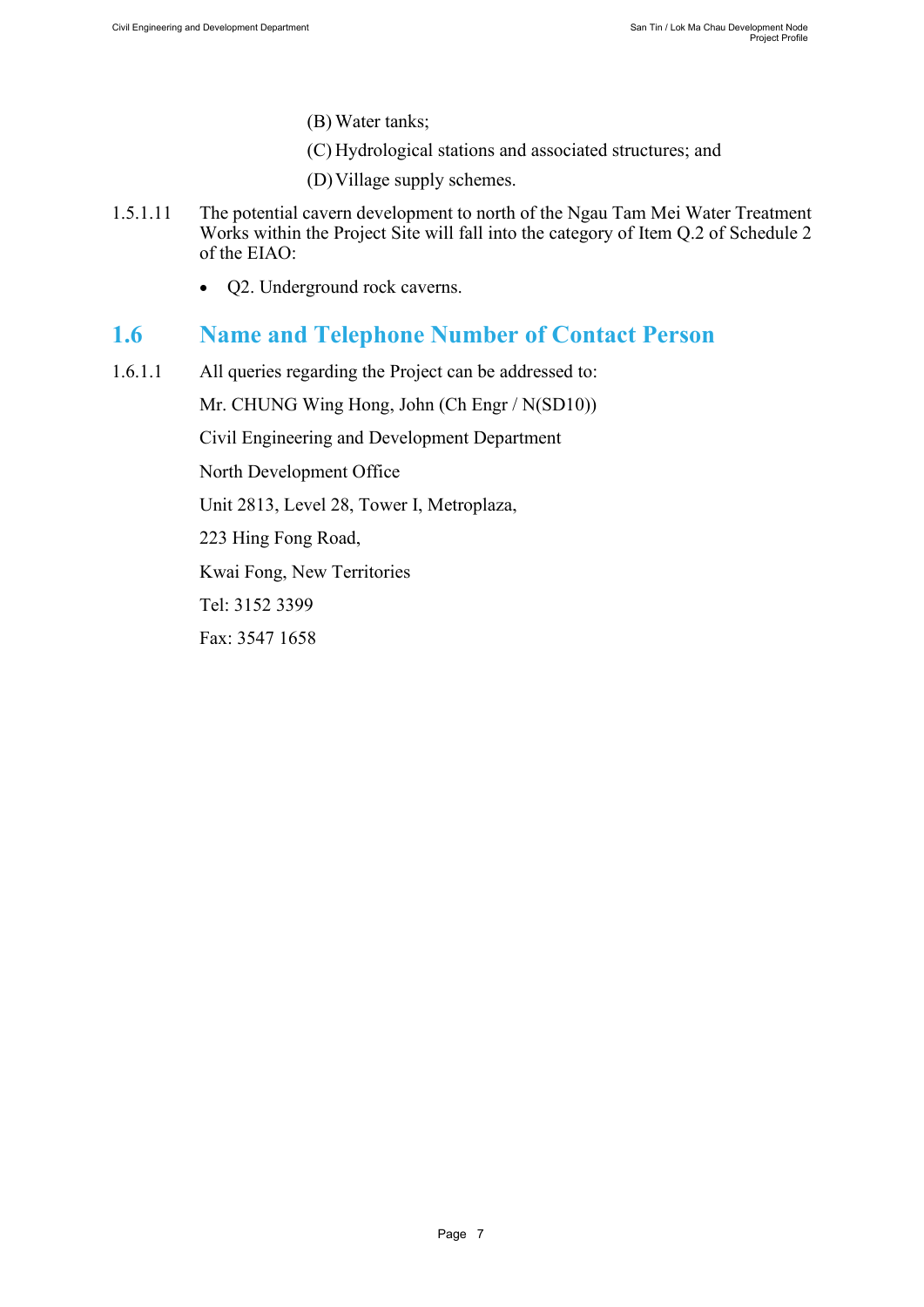## <span id="page-8-0"></span>**2 Outline of Planning and Implementation Programme**

## <span id="page-8-1"></span>**2.1 Project Implementation**

- 2.1.1.1 Preliminary planning, engineering and environmental studies have been conducted to formulate development and infrastructure proposal for the Project, and Preliminary Outline Development Plan (PODP) has been developed based on the findings. An Environmental Impact Assessment (EIA) will be carried out for the PODP and any subsequent design developments.
- 2.1.1.2 Specialist environmental consultants will be employed by Project Proponent for undertaking the EIA study according to the Study Brief to be issued by the Director of Environmental Protection and to respond on behalf of the Project Proponent on issues related to the EIA.
- 2.1.1.3 The Project Proponent or other parties will be responsible for implementing the proposed works, together with all the environmental mitigation measures, the environmental monitoring and audit requirements as recommended in the EIA study of this Project.
- 2.1.1.4 Subject to the findings of the EIA study, the construction works of the proposed development and infrastructure for the Project may be carried out in phases by contractors to be appointed by the Government under various works contracts.

### <span id="page-8-2"></span>**2.2 Project Time Table**

2.2.1.1 The development of the STLMC DN will tie in with the implementation programme on commissioning of the planned Northern Link (NOL), the proposed San Tin Station expected in Year 2034 as well as other intermediate stations and associated railway facilities.

## <span id="page-8-3"></span>**2.3 Interactions with Other Projects**

- 2.3.1.1 The Project may have interactions with the following projects:
	- Housing Sites in Yuen Long South;
	- Hung Shui Kiu/Ha Tsuen New Development Area;
	- Kwu Tung North New Development Area;
	- Development of Lok Ma Chau Loop; and
	- Northern Link.
- 2.3.1.2 The above project list will be updated during the course of the EIA Study to ensure that all the latest projects available from the respective stakeholders are incorporated. Any interfacing issues and cumulative impacts from these concurrent projects during both construction and operational phases of the Project will be identified and addressed as appropriate.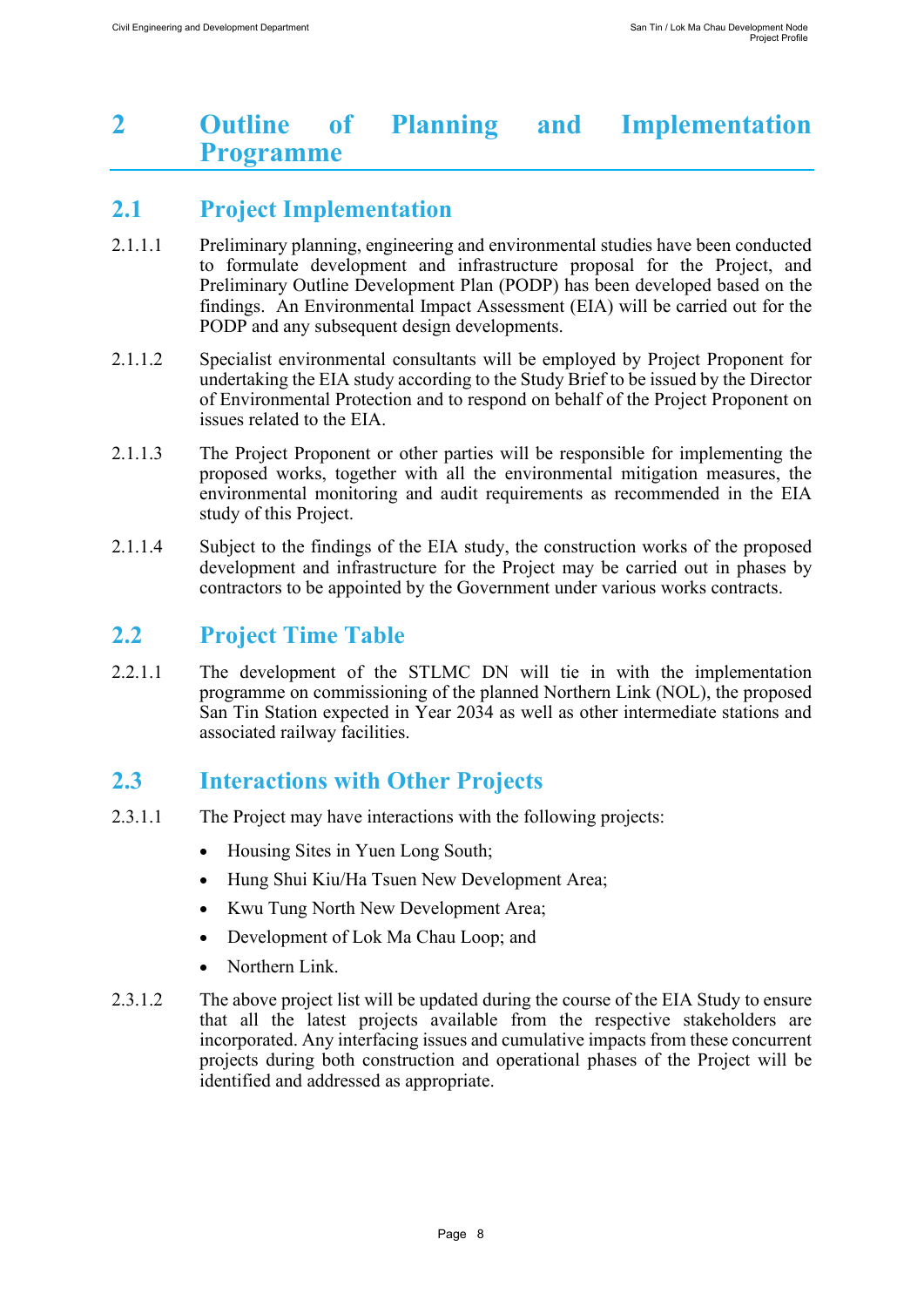# <span id="page-9-0"></span>**3 Possible Impacts on the Environment**

## <span id="page-9-1"></span>**3.1 General**

- 3.1.1.1 The works for the Project will include site clearance, site formation, building works and the associated infrastructure works, such as the necessary slope works, road works, sewerage works, utility works, etc. It is anticipated that the surrounding sensitive receivers may be affected during the construction and operational stages of the Project.
- 3.1.1.2 Potential environmental impacts associated with the construction and operation of the Project have been identified based on the PODP and are described below.

## <span id="page-9-2"></span>**3.2 Air Quality**

#### Construction Phase

3.2.1.1 Construction works include site clearance, site formation, building works and infrastructure works as well as drilling and blasting for the potential cavern development, etc. During construction, dust is the potential air quality impact which would be generated from construction activities such as material handling, excavation, vehicular movements and erosion of unpaved areas and stockpiles. Potential air quality impacts associated with these pollution sources during construction phase would be addressed in the EIA study.

#### Operational Phase

3.2.1.2 The major air pollution sources will be the vehicular emission from traffic on existing major roads (e.g. San Tin Highway/Fanling Highway, Castle Peak Road, San Sham Road) and proposed roads as well as industrial emission from potential chimneys (e.g. chimneys at the planned San Tin Columbarium and the potential cavern development to the north of the NTMWTW). In addition, odour from existing livestock farms (pig farms and chicken farms), existing sewage treatment works at San Tin Barracks, proposed on-site sewage treatment works of the Project and proposed resource recovery and transfer station are other potential sources of air pollution. Potential air quality impacts associated with these pollution sources during operational phase would be addressed in the EIA study.

### <span id="page-9-3"></span>**3.3 Noise**

#### Construction Phase

3.3.1.1 The noise generated from construction activities, such as piling works, operation of construction plant and equipment as well as construction traffic along site access roads will have the potential to pose adverse noise impacts on the surrounding sensitive receivers. Potential noise impacts associated with these pollution sources during construction phase would be addressed in the EIA study.

#### **Operational Phase**

3.3.1.2 The major operational noise sources will be the traffic on existing roads (e.g. San Tin Highway/Fanling Highway, Castle Peak Road, San Sham Road) and proposed roads, existing fixed noise sources (e.g. Mai Po Ventilation Building, Chau Tau Ventilation Building, Mai Po Substation, firing ranges near San Tin Barracks and Tam Mei Barracks as well as rural industries which are scattered along the Project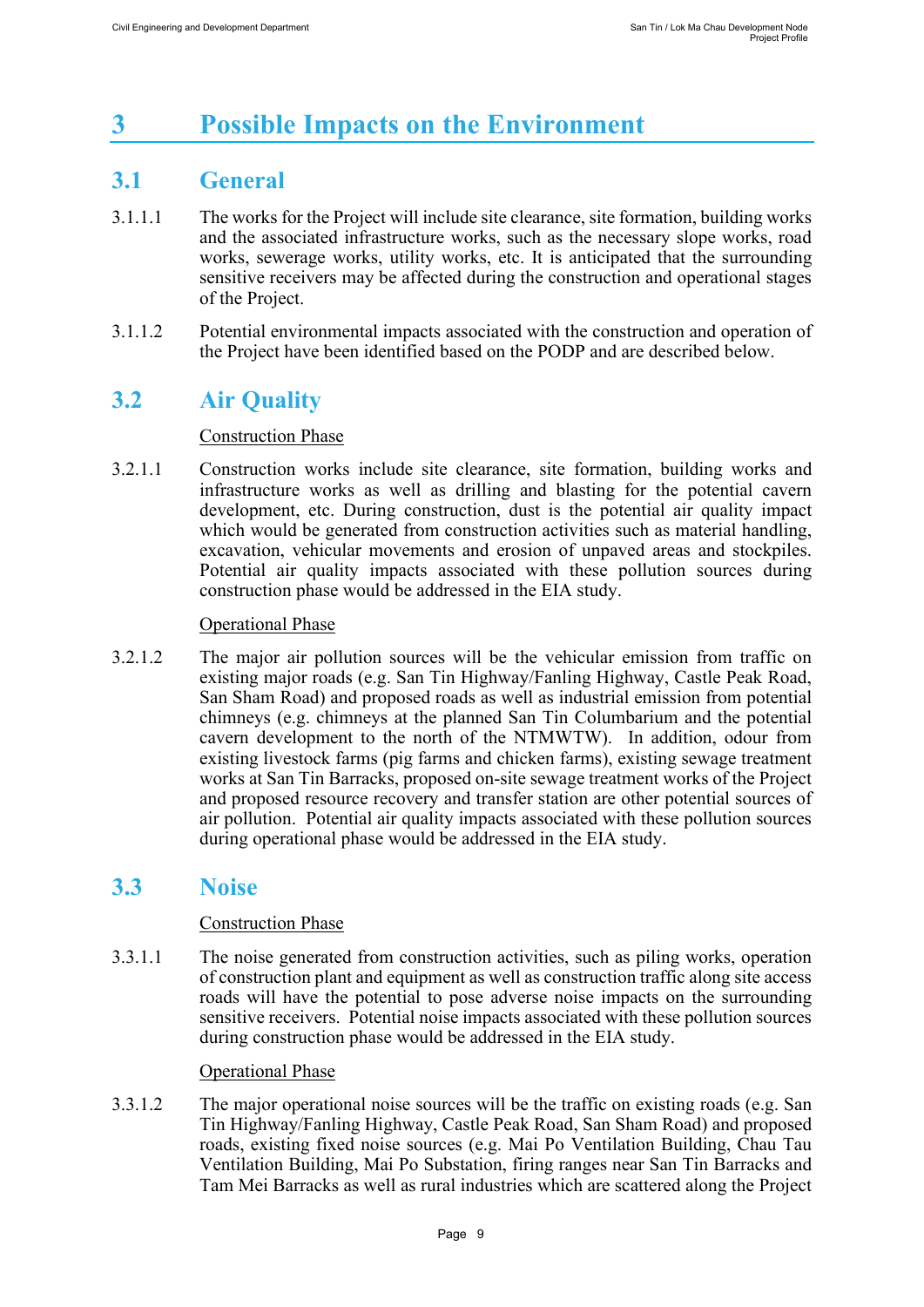Site Boundary), fixed noise sources from the proposed developments (e.g. sewage pumping stations, sewage treatment works, fire station cum ambulance depot, sports centre, enterprise and technology park, public transport interchanges, district cooling system, eco-hub, logistics, storage and workshop) as well as existing railway (i.e. East Rail Line (ERL), Express Rail Link (XRL)) and planned railway (i.e. Northern Link (NOL)) within and in the vicinity of the Project. Potential noise impacts associated with these pollution sources during operational phase would be addressed in the EIA study.

## <span id="page-10-0"></span>**3.4 Water Quality**

#### Construction Phase

- 3.4.1.1 The Project will involve various construction activities undertaken at various time durations. The activities which may have impact on water quality include site formation, bore piling, construction of buildings, construction of road network as well as sewage effluent from the workforce. Water quality impacts during construction phase may include construction site runoff, sewage from workforce, accidental spillage of chemicals, contaminated groundwater and wastewater as well as runoff from removal and filling of ponds. Potential water quality impacts associated with these pollution sources during construction phase would be addressed in the EIA study.
- 3.4.1.2 Potential water quality issues during construction phase to be considered and addressed in the EIA study include but not limited to:
	- Polluted surface runoff, sewage from workforce, accidental spillage of chemicals from proposed roadworks;
	- Groundwater drawdown due to excavation works; and
	- Discharge of high nutrient load water from pond dewatering.

#### Operational Phase

- 3.4.1.3 Water quality impacts during operational phase will result in increase of surface runoff, domestic and non-domestic (e.g. commercial, retail, dining and entertainment, G/IC, toilets in open space) sewage, wastewater from industries (e.g. advanced manufacturing, eco-hub, logistics, storage and workshop) and cooling water discharge. Potential water quality impacts associated with these pollution sources during operational phase would be addressed in the EIA study.
- 3.4.1.4 Potential water quality issues during operational phase to be considered and addressed in the EIA study include but not limited to:
	- Identification and quantification of non-point water pollution sources;
	- Polluted surface runoff from operation of the proposed roads;
	- Temporary discharge of raw sewage;
	- Reuse quality standard and the fallback when the reuse facility is out of service; and
	- Polluted surface runoff and the sewage treatment within the proposed RRTS.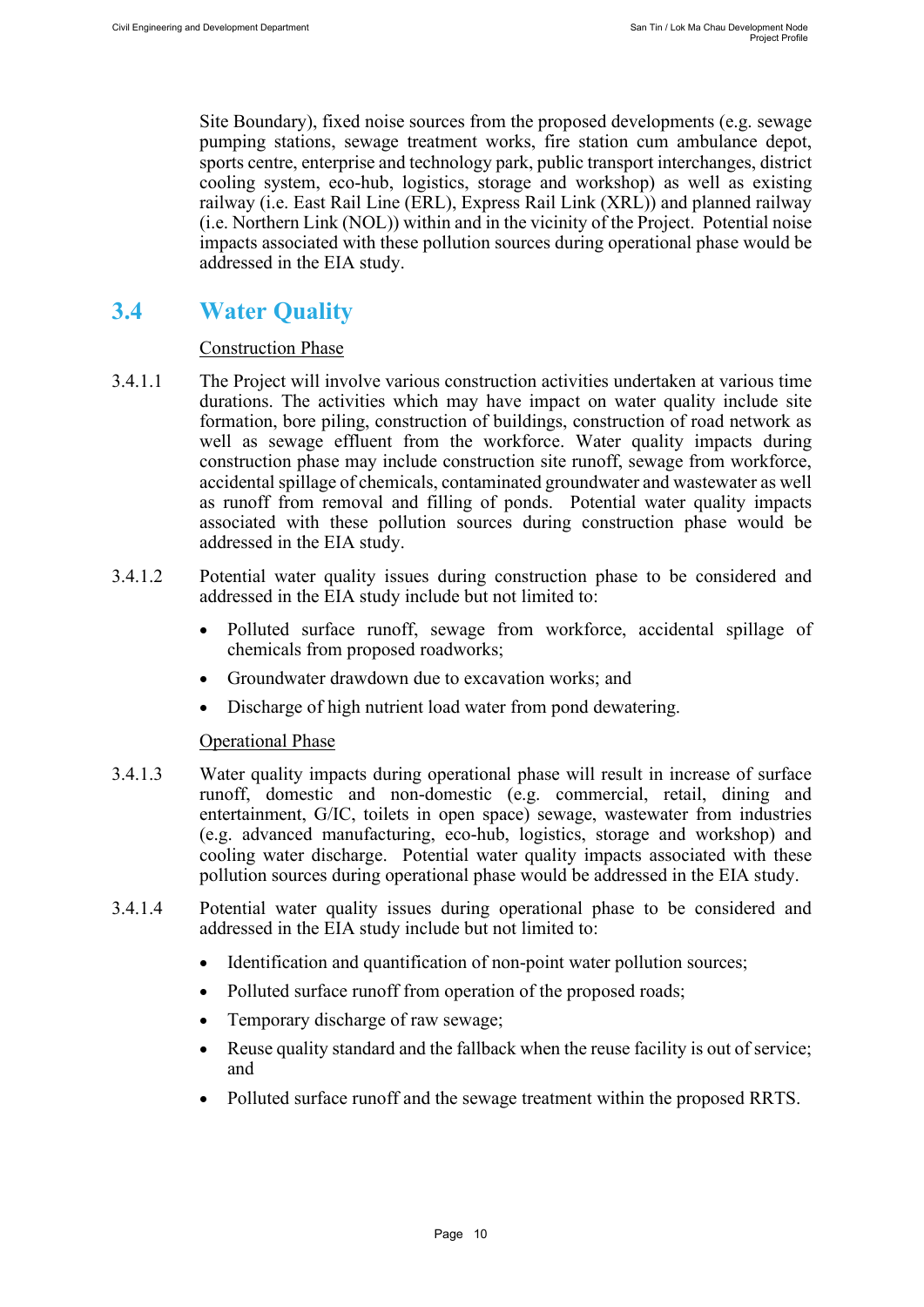# <span id="page-11-0"></span>**3.5 Waste Management**

#### Construction Phase

3.5.1.1 Solid wastes will mainly be generated from a wide range of construction activities such as site formation, construction of roads, proposed housing developments, infrastructure and potential cavern development. Wastes which may arise from the Project during construction phase include construction  $\&$  demolition (C&D) materials, general refuse, chemical waste, fishpond sediment/ mud and contaminated soil. The quantities of wastes to be generated during construction phase will largely depend on the extent of the proposed new developments and infrastructures of the Project. The waste management implication during The waste management implication during. construction phase would be addressed in the EIA study.

#### Operational Phase

3.5.1.2 Wastes which may arise from the Project during operational phase include municipal solid waste from domestic uses (e.g. village and residential developments) and non-domestic uses (e.g. retail, dining and entertainment, commercial, agriculture, enterprise and technology park, logistics, storage and workshop, G/IC, open space) as well as screening, grits and dewatered sludge from sewage treatment works and pumping stations. The storage, handling and disposal of the waste, if not carried out properly, may have the potential to cause adverse environmental impact. The waste management implication during operational phase would be addressed in the EIA study.

### <span id="page-11-1"></span>**3.6 Land Contamination**

- 3.6.1.1 While there are no extensive areas of contaminated land such as landfills in the Project Site, there is potential for the presence of residues from brownfield land uses such as vehicle maintenance, warehouse, construction material storage, container storage, waste recycling and metal workshop to create an adverse impact that will need to be cleaned up during the site formation phase.
- 3.6.1.2 The contaminated land impacts are likely to be related to the following: health risks to site workers, disposal of contaminated soils, where encountered, and potential health risks to future users of the sites. The land contamination issue and its impact within the Project Site would be identified and assessed in the EIA study.

### <span id="page-11-2"></span>**3.7 Hazard to Life**

#### Construction Phase

3.7.1.1 Hazard-to-life impact during construction phase may be arisen from the following activities:

*Drill-and-Blast for the Potential Cavern Development*

- Construction activities:
- Increase number of persons (i.e. construction workers) within the consultation zone (CZ) of the NTMWTW;
- Transport of explosive; and
- Use of explosive (blasting).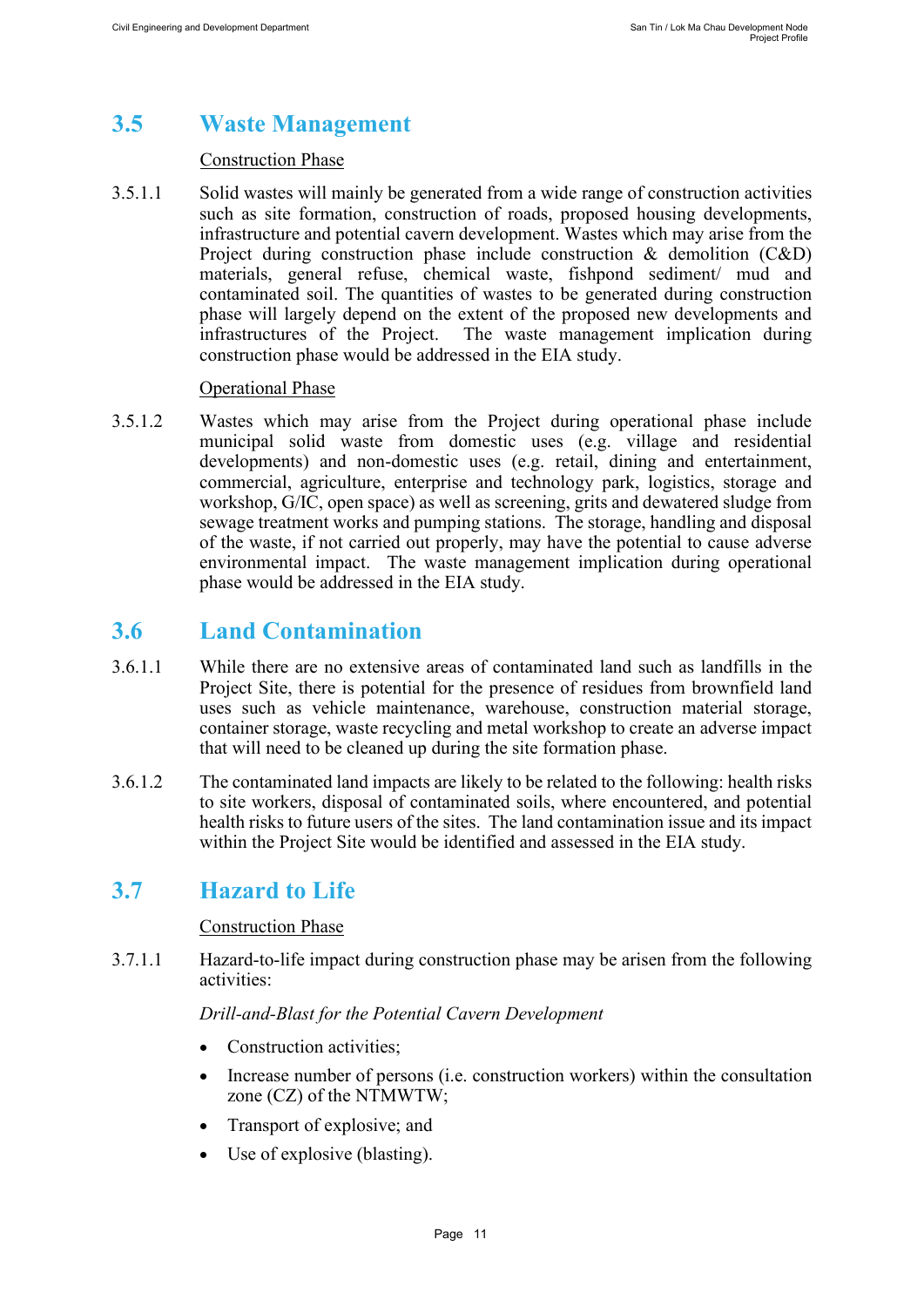#### *NTMWTW*

- Drum failure;
- Liquid pipework and fittings failure;
- Gaseous chlorine release; and
- Effectiveness of contain and absorb system.
- 3.7.1.2 A quantitative risk assessment (QRA) would be conducted in the EIA study to assess the hazard-to-life impact during construction phase.

#### Operational Phase

- 3.7.1.3 Hazard-to-life impact during operational phase may be arisen from the operation of the NTMWTW. Activities are the same as those stated in construction phase.
- 3.7.1.4 A QRA would be conducted in the EIA study to assess the hazard-to-life impact during operational phase.
- 3.7.1.5 In addition, hazard-to-life impact may arise from the storage and usage of dangerous goods at the proposed sewage treatment works. Those hazard-to-life impact would also be assessed in the EIA study if necessary.

### <span id="page-12-0"></span>**3.8 Landfill Gas Hazard**

3.8.1.1 The closed Ngau Tam Mei Landfill (NTML) is located to the southwest of the Project Site. Part of the Project Site falls within the 250m CZ. Potential risk of landfill gas hazard during both construction and operational phases would be addressed in the EIA study.

### <span id="page-12-1"></span>**3.9 Ecology**

- 3.9.1.1 Based on the preliminary ecology review which only involves desktop review, several habitats have been identified within the 500m Assessment Area. These habitats include channelised watercourse, semi-natural watercourse, pond, mitigation wetland, agricultural land, orchard, grassland, grassland/shrubland, shrubland, plantation, woodland, waste ground and developed area.
- 3.9.1.2 The PODP has already preserved the agricultural land, ponds, watercourses and woodland within the DN as far as practicable, especially those which are evaluated as of higher ecological value among other types of habitats identified.
- 3.9.1.3 Based on the preliminary desktop review, recognised sites of conservation importance within and in the vicinity of the 500m Assessment Area include:
	- Wetland Conservation Area (WCA);
	- Wetland Buffer Area (WBA);
	- Mai Po Nature Reserve;
	- Mai Po Inner Deep Bay Ramsar Site;
	- Mai Po Village Site of Special Scientific Interest (SSSI);
	- Mai Po Marshes SSSI;
	- Lam Tsuen Country Park;
	- Mai Po Village Egretry; and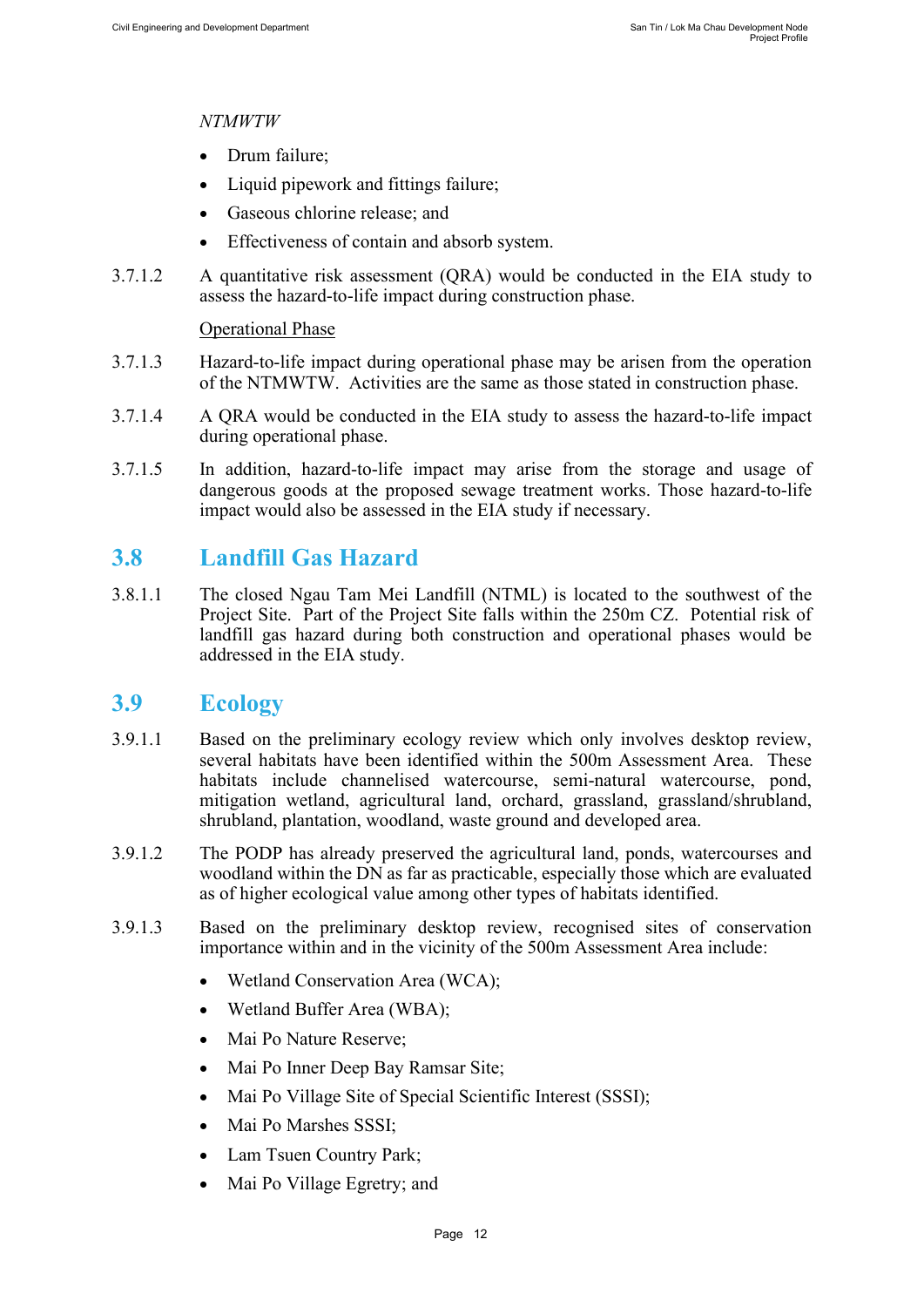- Mai Po Lung Village Egretry.
- 3.9.1.4 Based on the preliminary desktop review, species of conservation importance recorded within and in the vicinity of the Assessment Area include:
	- Flora (e.g. *Aquilaria sinensis*, *Gnetum luofuense*);
	- Mammals (e.g. Short-nosed Fruit Bat);
	- Avifauna (e.g. Little Egret, Chinese Pond Heron);
	- Amphibians (e.g. Chinese Bullfrog, Two-striped Grass Frog);
	- Reptiles (e.g. Banded Stream Snake);
	- Butterflies (e.g. Hainan Palm Dart, Grass Demon, Swallowtail, Oriental Straight Swift, Metallic Cerulean, Peacock Royal, Small Three-ring,);
	- Dragonflies (e.g. Scarlet Basker, Emerald Cascader);
	- Freshwater Fish (e.g. Rose Bitterling, Small Snakehead); and
	- Aquatic Invertebrates (e.g. *Cryptopotamon anacoluthon*, *Somanniathelphusa zanklon*).
- 3.9.1.5 The potential direct ecological impact arising from the Project would be the loss of habitats. The potential indirect ecological impact arising from the Project may be associated with:

Construction Phase:

- (i) Disturbance to habitats and wildlife due to artificial light, construction noise, vibration, dust, and other forms of human disturbances, etc. Attention should be paid to the potential disturbance to the Mai Po Lung Village Egretry due to the close proximity between the proposed Shek Wu Wai Interchange and the egretry, and the potential disturbance to the Lam Tsuen Country Park during the construction of the potential cavern development; and
- (ii) Impacts to water quality, hydrology and/or aquatic fauna from surface run-off with dust and exposed earth or accidental spillage of chemicals, lubricants and pollutants from the construction site.

Operational Phase:

- (i) Disturbance to habitats and wildlife due to the increased level of traffic and human disturbance, primarily in the forms of additional noise and artificial light, etc. Attention should be paid to the potential disturbance to the Mai Po Lung Village Egretry due to the close proximity between the proposed Shek Wu Wai Interchange and the egretry, and the potential disturbance to the Lam Tsuen Country Park during the operation of the potential cavern development;
- (ii) Disturbance to wintering wetland-dependent birds in an area encroaching into the WBA and bordering the WCA; and
- (iii) Potential obstruction of avifauna flight paths by proposed developments at the proposed Enterprise and Technology Park, and at the area to be released at LMCCP.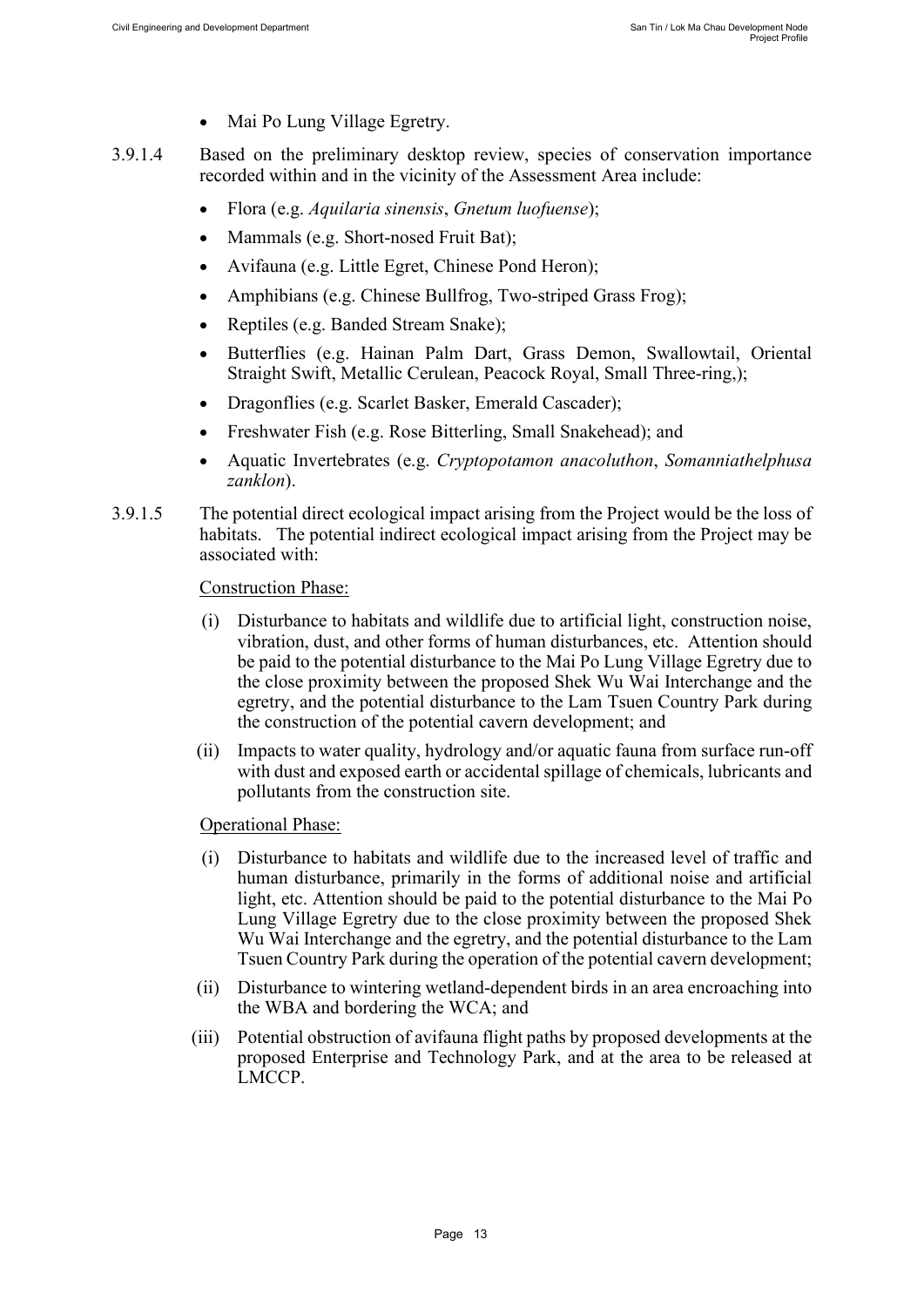## <span id="page-14-0"></span>**3.10 Agriculture and Fisheries**

3.10.1.1 Potential impacts from the Project may arise from the following:

#### Construction Phase

- (i) Temporary or permanent loss of agricultural land / fish ponds or areas for farming / fisheries operation;
- (ii) Impacts on pond bund stability, hydrology (e.g. water seepage, impact on supply of irrigation water);
- (iii) Blockage of access to farmland or fish ponds; and
- (iv) Deterioration of water quality or degradation of the environmental conditions of the farmland or fish ponds.

#### Operational Phase

- (i) Blockage of access, and
- (ii) Degradation/ deterioration of environmental conditions of farmland and fish ponds due to induced-water quality impacts from sewage and runoff from the Project.

### <span id="page-14-1"></span>**3.11 Cultural Heritage**

3.11.1.1 Potential impact from the Project may arise from the following:

#### Construction Phase

- (i) Archaeological resources, if any, are expected to be directly impacted by the site formation and construction work associated with the proposed development.
- (ii) Depending on the design and construction method use, vibration and access may be cause impacts on the built heritage resources during the construction phase.

#### Operational Phase

3.11.1.2 There are no expected further impacts to archaeology or built heritage during the operational phase, subject to further review under the EIA study.

### <span id="page-14-2"></span>**3.12 Landscape and Visual**

3.12.1.1 The potential landscape impacts, if any, arising from the Project may be as follows:

#### Construction Phase

- (i) Loss of agricultural land;
- (ii) Loss of mixed shrubland and grassland;
- (iii) Loss of woodland;
- (iv) Loss of existing tree plantings;
- (v) Loss of ponds;
- (vi) Loss of natural streams; and
- (vii) Demolition of existing structures/ features within the construction footprint.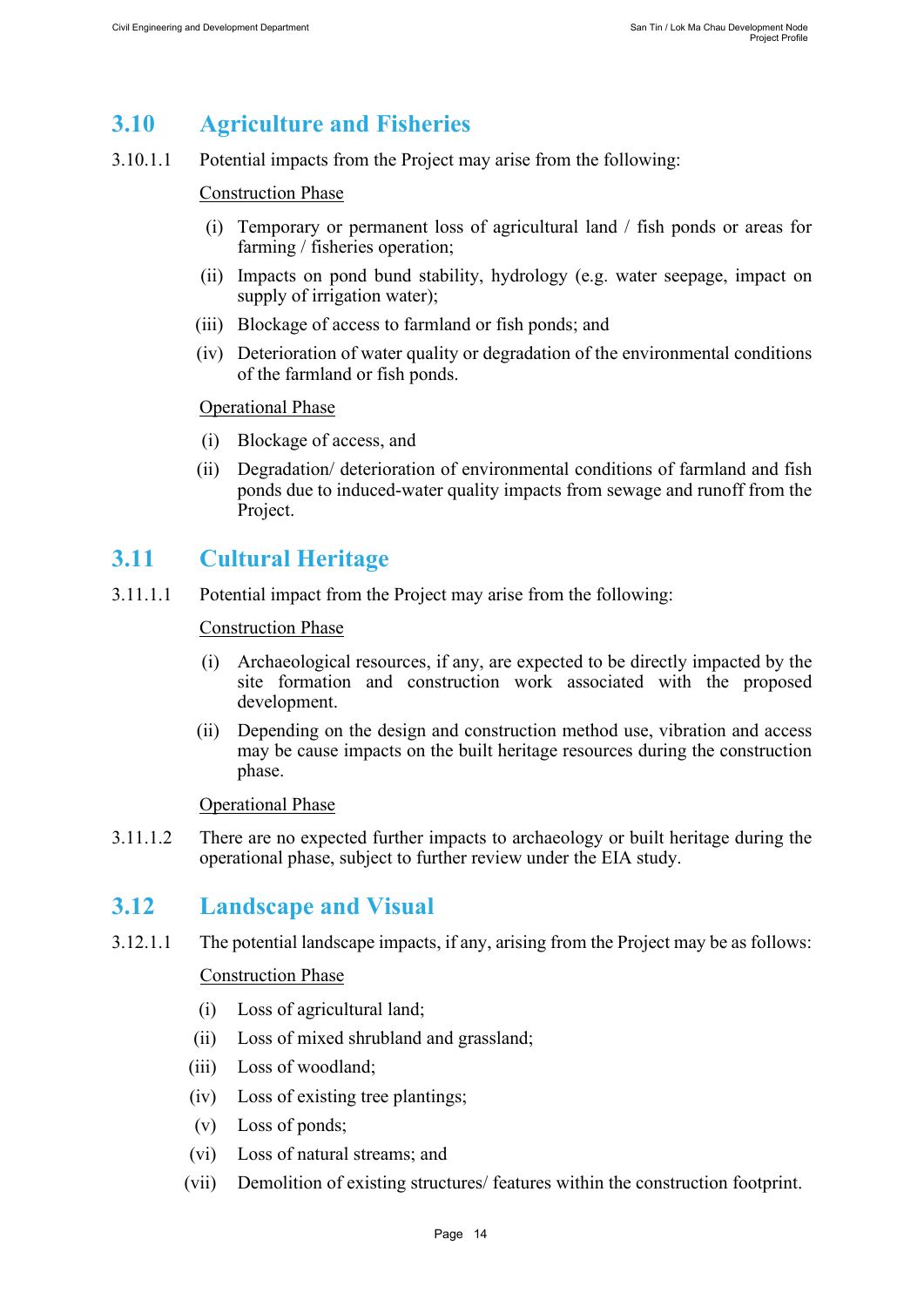#### Operational Phase

- (i) Residual impacts of the loss of agricultural land;
- (ii) Residual impacts of the loss of shrubland and grassland;
- (iii) Residual impacts of the loss of woodland;
- (iv) Residual impacts of the loss of existing tree plantings;
- (v) Residual impacts of the loss of ponds;
- (vi) Residual impacts of the loss of natural streams; and
- (vii) Irreversible change of existing landscape character.
- 3.12.1.2 The potential visual impacts, if any, arising from the Project may be as follows:

#### Construction Phase

- (i) Visual intrusion as a result of construction, such as open works/ excavation, stockpiling/ storage of materials, temporary works and temporary site accommodation;
- (ii) Loss of visual amenity due to clearance of vegetation or tree planting; and
- (iii) Visual intrusion as a result of removing existing screen planting or structures.

#### Operational Phase

- (i) Visual quality as a result of loss of vegetation cover or tree planting;
- (ii) Visual quality as a result of additional traffic movements; and
- (iii) Visual quality as a result of the appearance of new structures, widened and more extensive road corridor, hard surfaces and road furniture (signs, lighting columns).
- 3.12.1.3 Landscape and visual impact of the Project on Landscape Resources (LRs) and Landscape Character Areas (LCAs) as well as associated residual impact will be addressed in the EIA study. Mitigation measures for prevention and alleviation of impact on all LRs and LCAs will also be addressed in the EIA study.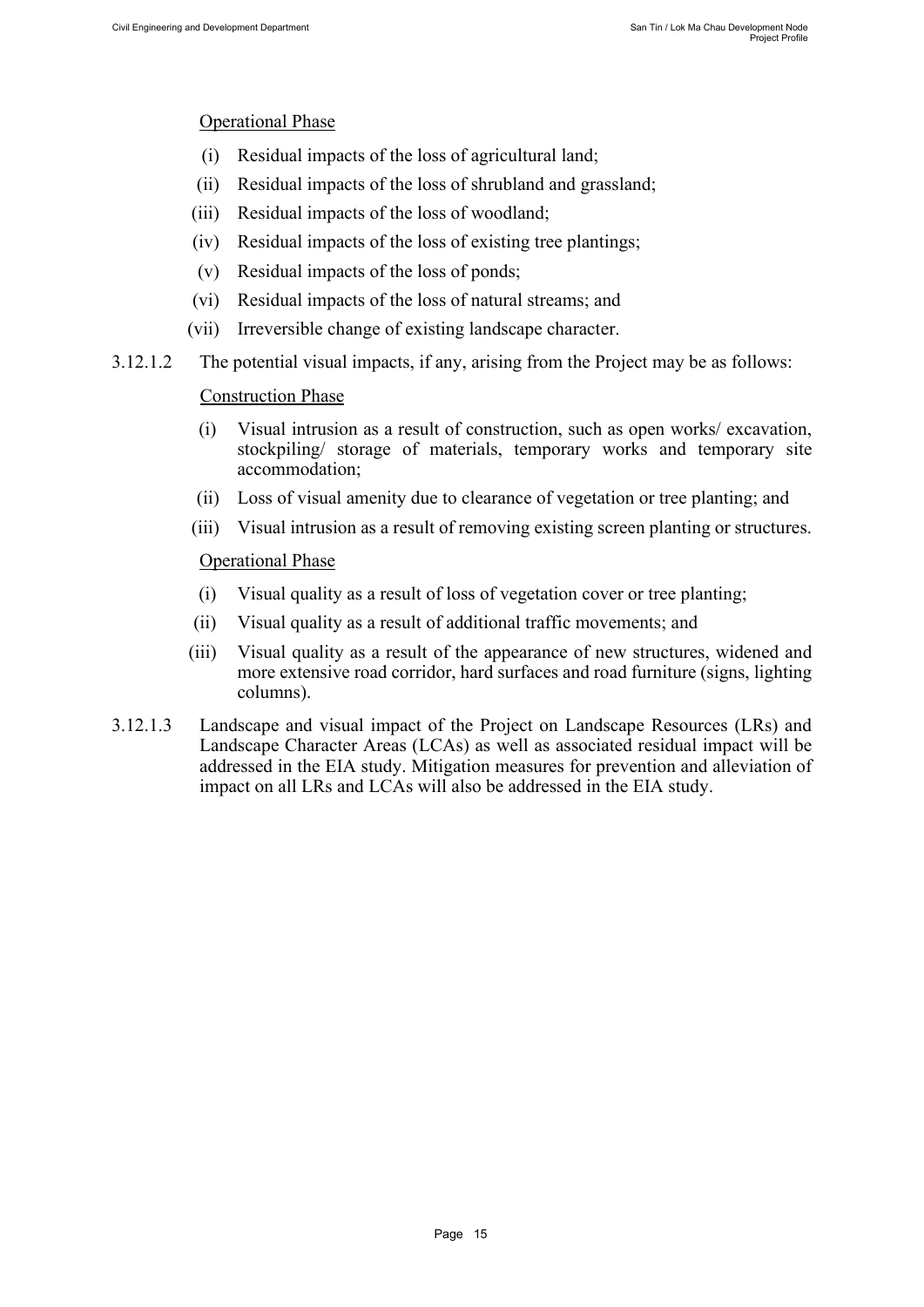# <span id="page-16-0"></span>**4 Major Elements of the Surrounding Environment**

### <span id="page-16-1"></span>**4.1 Surrounding Environment including Existing and Planned Sensitive Receivers**

- 4.1.1.1 Existing sensitive receivers and sensitive parts of the surrounding environment which might be affected by the Project include the following:
	- a) Villages (e.g. Mai Po San Tsuen, Tsing Lung Tsuen, Shek Wu Wai, Pun Uk Tsuen, Chau Tau, Tung Chun Wai, Pak Shek Au, Ngau Tam Mei East);
	- b) Residential developments (e.g. Scenic Heights, Rolling Hills, Eden Villa, The Vineyard);
	- c) Barracks (e.g. San Tin Barracks, Tam Mei Barracks);
	- d) Educational institutions (e.g. Tun Yu School);
	- e) Recreational parks (e.g. Man Tin Cheung Park);
	- f) Places of worship (e.g. Tung Shan Temple);
	- g) Government, institution and community (G/IC) facilities (e.g. NTMWTW Chemical Building and Administration Building);
	- h) Watercourses (e.g. watercourses between Shek Wu Wai and Pang Loon Tei, San Tin Eastern Main Drainage Channel);
	- i) Fish ponds;
	- j) Water catchment areas (e.g. Deep Bay Catchment Area);
	- k) Areas of conservation value (e.g. WCA, WBA, Mai Po Nature Reserve, Mai Po Inner Deep Bay Ramsar Site, Mai Po Village SSSI, Mai Po Marshes SSSI, Lam Tsuen Country Park, Mai Po Village Egretry, Mai Po Lung Village Egretry);
	- l) Places of visual value (e.g. ridgeline from Ngau Tam Shan to the south and Ki Lun Shan to the east); and
	- m) Heritage sites (e.g. Graded Historical Building (i.e. Tung Shan Temple and Entrance Gate, Enclosure Walls and Shrine of Yan Shau Wai), New Item proposed to be graded (i.e. N186, Gatehouse, Watchtowers, Enclosing Walls of Yan Shau Wai), Nil-Grade Historic Building (Entrance Gate, Shek Wu Wai), Mai Po SAI, historical villages (i.e. Shek Wu Wai, San Tin Tsuen, Mai Po Tsuen, Pun Uk Tsuen and Chau Tau).
- 4.1.1.2 According to the proposed land uses in the PODP, the sensitive receivers include proposed private and public housing development, school, general clinic, GIC complex, enterprise and technology park, retail, dining and entertainment, etc.
- 4.1.1.3 Existing and future sensitive receivers and sensitive parts of the natural environment would be identified under the EIA study.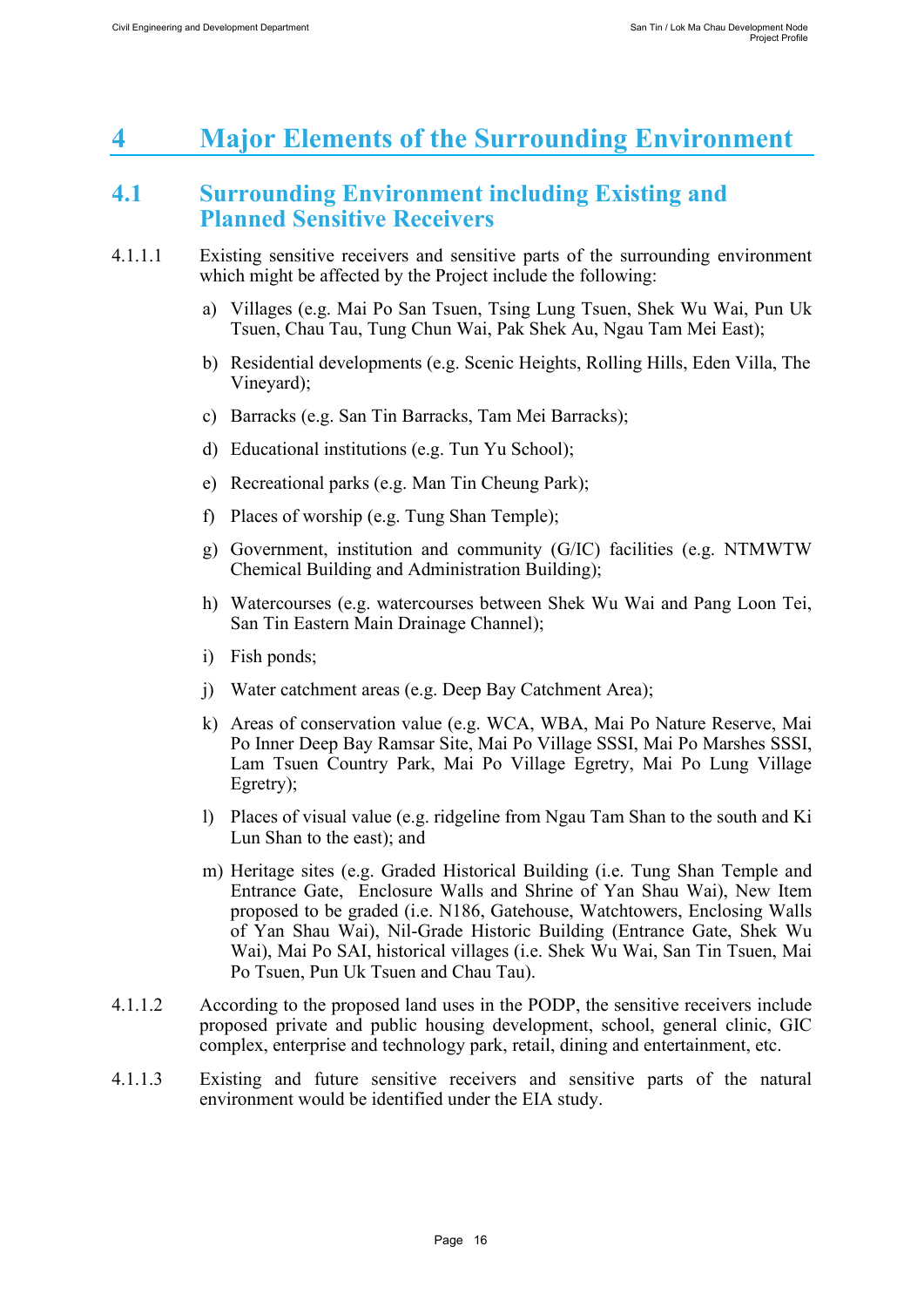# <span id="page-17-0"></span>**4.2 Air Quality**

4.2.1.1 The Project Site are mainly flat land. Existing air sensitive receivers (ASRs) include villages (e.g. Mai Po San Tsuen, Tsing Lung Tsuen, Shek Wu Wai, Pun Uk Tsuen, Chau Tau, Tung Chun Wai, Pak Shek Au, Ngau Tam Mei East, etc.), residential developments (e.g. Scenic Heights, Rolling Hills, Eden Villa, The Vineyard, etc.), barracks (e.g. San Tin Barracks, Tam Mei Barracks, etc.), educational institutions (e.g. Tun Yu School, etc.), recreational parks (e.g. Man Tin Cheung Park, etc.) and GIC (e.g. NTMWTW Chemical Building and Administration Building, etc.). The ASRs include proposed private and public housing development, school, general clinic, GIC complex, enterprise and technology park, retail, dining and entertainment, etc. of the Project. The EIA study would assess the air quality impact on the sensitive receivers.

## <span id="page-17-1"></span>**4.3 Noise**

4.3.1.1 The Project Site are mainly flat land. Existing noise sensitive receivers (NSRs) include villages (e.g. Mai Po San Tsuen, Tsing Lung Tsuen, Shek Wu Wai, Pun Uk Tsuen, Chau Tau, Tung Chun Wai, Pak Shek Au, Ngau Tam Mei East, etc.), residential developments (e.g. Scenic Heights, Rolling Hills, Eden Villa, The Vineyard, etc.), barracks (e.g. San Tin Barracks, Tam Mei Barracks, etc.), educational institutions (e.g. Tun Yu School, etc.) and places of worship (e.g. Tung Shan Temple, etc.). The NSRs include proposed private and public housing development, school, general clinic, GIC complex, etc. of the Project. The EIA study would assess the noise impact on the sensitive receivers.

## <span id="page-17-2"></span>**4.4 Water Quality**

4.4.1.1 The Project Site is located in the east of San Tin Wetland, the surface runoff in the vicinity is collected by the channelized nullahs such as channel at south of Lung Hau Road, rivers near LMC / San Tin Highway Connection, tributary rivers of Shenzhen River near Shek Wu Wai, rivers near Shek Wu Wai Road and San Tin Highway, and rivers near Castle Peak Road (Mai Po) before discharging into Deep Bay. Existing water sensitive receivers (WSRs) include WCA, WBA, fish ponds, watercourses and SSSI within and in the vicinity of the Project. The WSRs include the proposed retention lakes of the Project. The EIA study would assess the water quality impact on the sensitive receivers.

## <span id="page-17-3"></span>**4.5 Waste Management**

4.5.1.1 The existing solid waste arising from the area within the Project Site includes domestic waste from village houses, agricultural waste, commercial/ industrial waste generated from open storage and informal industrial uses, and chemical waste from vehicle dismantle and repair operations. The EIA study would assess the waste management implication.

## <span id="page-17-4"></span>**4.6 Land Contamination**

4.6.1.1 The existing environment in the Project Site includes rural land uses such as agriculture and villages as well as brownfield land uses such as vehicle maintenance, warehouse, construction material storage, container storage, waste recycling and metal workshop. The main expected contaminants from the land uses in the Project Site are from by-products from the brownfield land uses, which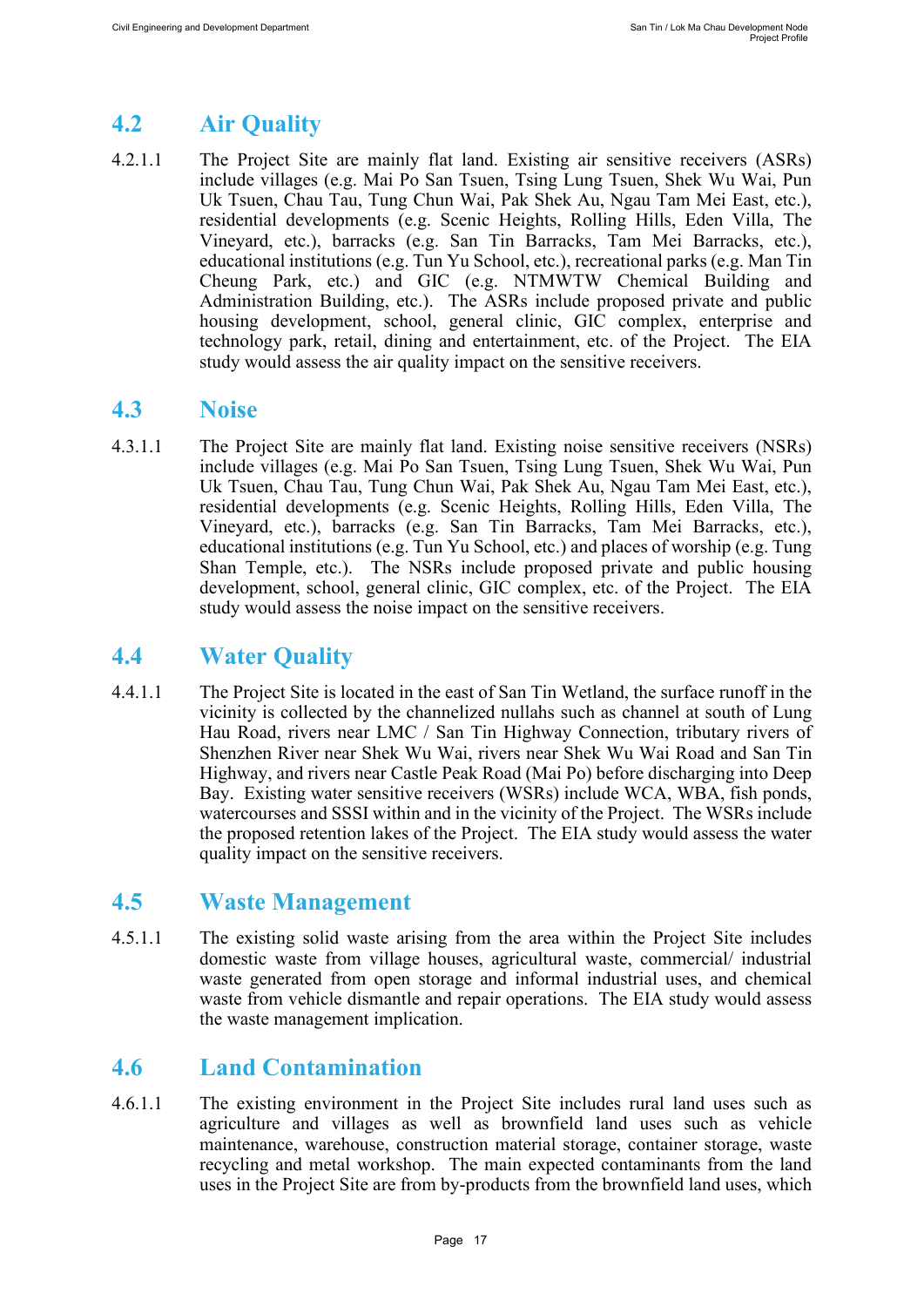include the use and/or storage of chemicals and metals. Land contamination assessment will be carried out under the EIA study to formulate appropriate contamination assessment plans and remediation action plans, if necessary.

### <span id="page-18-0"></span>**4.7 Hazard to Life**

4.7.1.1 The NTMWTW is located immediately to the south of the potential cavern development, which is within the 1km CZ and 250m safety buffer zone (SBZ) of NTMWTW. The EIA study would assess the hazard to life implication.

### <span id="page-18-1"></span>**4.8 Landfill Gas Hazard**

- 4.8.1.1 Two closed landfills, namely Ma Tso Lung Landfill (MTLL) and NTML, are located in vicinity of the Project Site.
- 4.8.1.2 MTLL and its 250m CZ are located to the northeast of the Project Site at approximately 570m and 320m away from the Project Boundary respectively.
- 4.8.1.3 NTML is located to the southwest of the Project Site at approximately 240m away from the Project Boundary. Part of the Project Site falls within the 250m CZ.

### <span id="page-18-2"></span>**4.9 Ecology**

- 4.9.1.1 The boundary of the WCA is located to the northwest of the STLMC DN. The WCA covers all existing contiguous and adjoining active/abandoned fishponds in the landward part of the Ramsar Site and its adjacent area. The DN does not encroach into the WCA.
- 4.9.1.2 An approximately 500m wide strip of land along the landward side of the WCA is designated as the WBA to protect the ecological integrity of the fishponds and wetlands within the WCA and to prevent developments that would have a negative off-site impact on the ecological value of fish ponds. Near the north of San Tin Interchange, a small part of the DN falls within the WBA. A substantial part of the area currently constitutes degraded habitat and urbanised elements.
- 4.9.1.3 The Mai Po Village Egretry is located at the junction of Tam Kon Chau Road and Castle Peak Road, which is outside the DN boundary at the west. The Mai Po Lung Village Egretry is located at near Mai Po Lung across the San Tin Highway, which is also outside of the DN boundary.
- 4.9.1.4 An area of approximately 256ha to the east, southeast and south of the DN is zoned as Conservation Area. This swathe of hillside area stretches from Ki Lun Shan to the foot of Kai Kung Leng, abutting Lam Tsuen Country Park. This zoning is intended to protect and retain the existing natural landscape, ecological or topographical features of the area for conservation, educational and research purposes and to separate sensitive natural environment such as Lam Tsuen Country Park from the adverse effects of development.
- 4.9.1.5 The Mai Po Village SSSI, together with the fish pond area to the northwest of the DN, falls within the Priority Site for Enhanced Conservation of Mai Po and Inner Deep Bay Ramsar Site under the New Nature Conservation Policy since 2004. A small part of the DN falls within the Mai Po Village SSSI.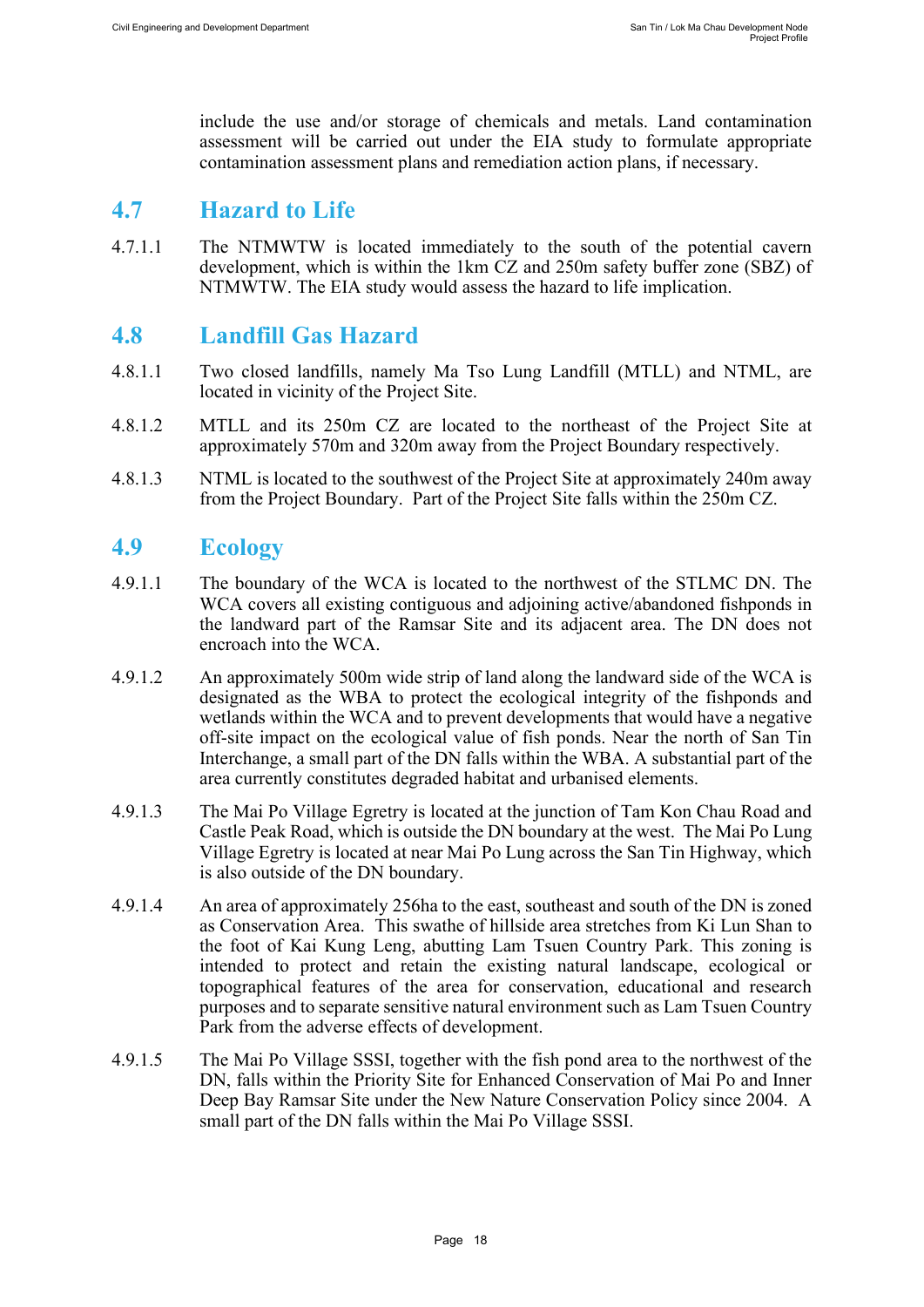- 4.9.1.6 The Mai Po and Inner Deep Bay area was designated as a Ramsar Site on 4 September 1995 under the Ramsar Convention, and covers approximately 1500 ha of wetland. The area is located outside the DN boundary at the west.
- 4.9.1.7 A small area of Lam Tsuen Country Park, which is the northern foot of Kai Kung Leng, is covered in the 500m Assessment Area to the southeast of the Ngau Tam Mei Water Treatment Works.
- 4.9.1.8 Other recognised sites of conservation importance in the wider area include Mai Po Nature Reserve, although it is located more than 500m away from the STLMC DN.
- 4.9.1.9 Ecological impact assessment will be carried out in EIA to address the possible ecological impacts on the environment due to the implementation of the Project.

## <span id="page-19-0"></span>**4.10 Agriculture and Fisheries**

- 4.10.1.1 Within the DN, a mosaic active and abandoned agricultural land was present to the northeast of Shek Wu Wai San Tsuen. Common crops such as *Oryza sativa*, *Zingiber officinale*, *Brassica chinensis*, *Lactuca sativa* and *Ipomoea aquatica*, and fruit trees *Musa* x *paradisiaca* and *Psidium guajava* were planted in this habitat.
- 4.10.1.2 No capture fisheries activities were identified within the DN. Thus, capture fisheries impact assessment for this Project is regarded not necessary. Ponds within the DN are mostly abandoned and overgrown with herbs such as *Bidens alba*, *Colocasia esculenta, Commelina diffusa*, *Ipomoea cairica* and *Mikania micrantha*. No active pond fisheries within the DN were identified.

### <span id="page-19-1"></span>**4.11 Cultural Heritage**

- 4.11.1.1 An assessment area comprising 200m from the Project Boundary will be adopted. There is two Grade 3 Historic Buildings (Tung Shan Temple (located at  $\sim$ 145m) away from the DN) as well as Entrance Gate, Enclosing Walls and Shrine of Yan Shau Wai (located at  $\sim$ 160m away from the DN) and one Nil-Grade Historic Building (Entrance Gate, Shek Wu Wai (located within the DN)) identified within the 200m assessment area. All these historic buildings are located outside the DN except for the Nil-Grade Historic Building (Entrance Gate, Shek Wu Wai) which is in Shek Wu Wai within the DN. Besides, Shrine, 8, 9-12 Shek Wu Wai also fall within the DN.
- 4.11.1.2 Mai Po Site of Archaeological Interest (SAI) is the only SAI identified within the 200m assessment area, and it partially falls within the Project Boundary.
- 4.11.1.3 The assessment area contains various historical villages, of which only Shek Wu Wai is situated within the Project Boundary. Tsing Lung Tsuen, Tung Chan Wai, Yan Shau Wai, On Lung Tsuen, Wing Ping Tsuen, Fan Tin Tsuen, San Lung Tsuen (collectively know as San Tin Tsuen), Mai Po San Tsuen, Mai Po Tsuen, Pun Uk Tsuen, and Chau Tau also lie within the assessment area, and Ngau Tam Mei lies in close proximity to the consultation zone.
- 4.11.1.4 Cultural heritage resources within the assessment area and proposed development area for the Project will be identified in a Cultural Heritage Impact Assessment to be conducted under the EIA study.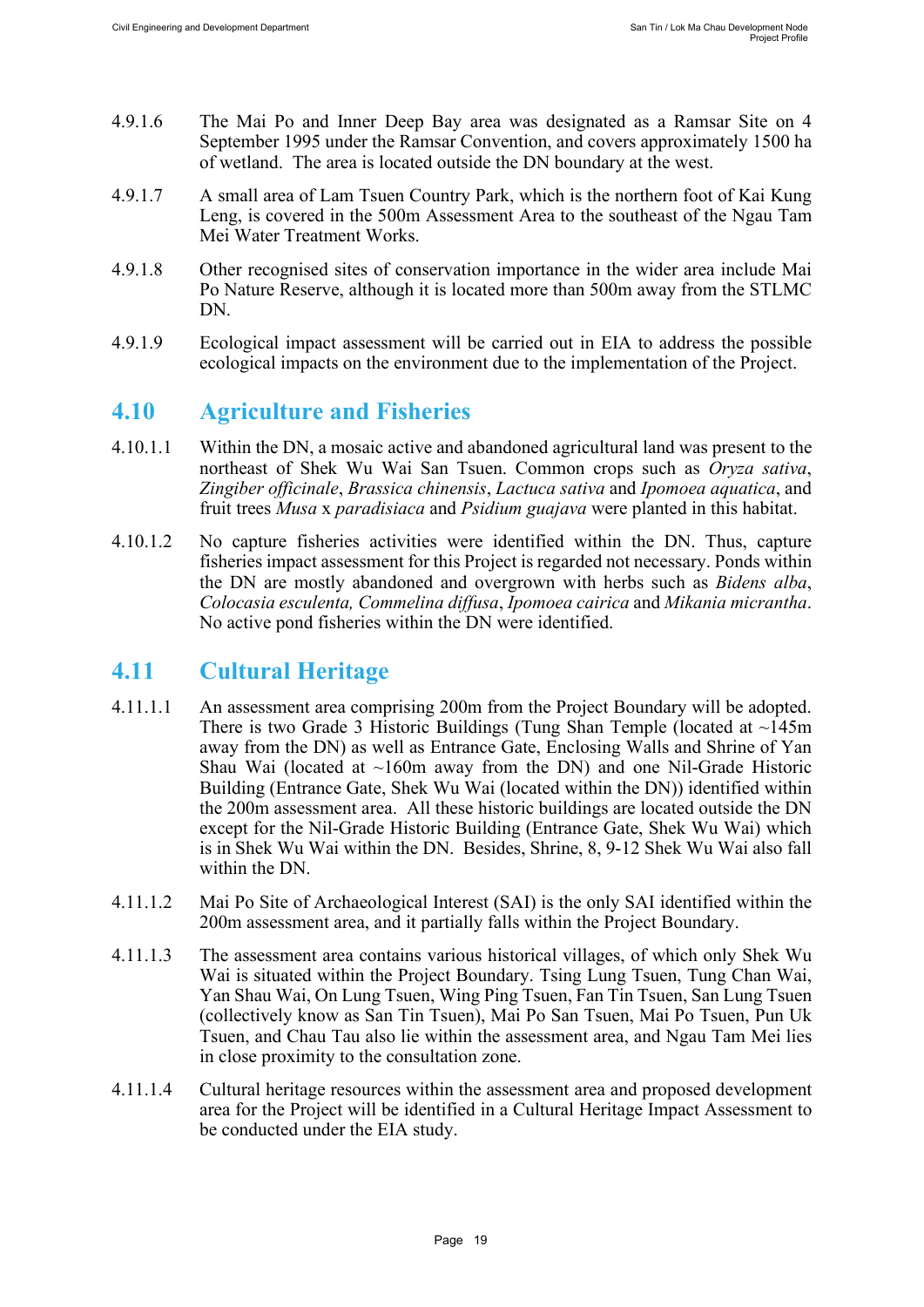## <span id="page-20-0"></span>**4.12 Landscape and Visual**

- 4.12.1.1 The composition of LRs within the study area consists of urban/ rural land uses, which include agricultural land, pond, marsh/reedbed, natural stream, channelised watercourse, grassland, shrubland, woodland, plantation, orchard, village type, urbanised development, open storage, waste ground/temporary used area, graves, etc.
- 4.12.1.2 No registered Old and Valuable Tree (OVT) are identified within the study area. Nevertheless, there might be potential sensitive LRs such as potential OVT, rare, precious, endangered and protected plants of Hong Kong and large size trees (i.e. diameter at breast height (DBH)>1000mm).
- 4.12.1.3 The composition of LCAs within the study area consists of settled valley landscape, upland and hillside landscape, rural coastal plain landscape, rural inland plain landscape, urban peripheral village landscape, miscellaneous rural fringe landscape, comprehensive residential development, institutional landscape, transportation corridor landscape, miscellaneous urban fringe landscape, etc.
- 4.12.1.4 The visual envelope of the Project is mainly formed by the adjacent ridgelines from Ngau Tam Shan to the south and Ki Lun Shan to the east. A series of receiver group areas can be identified within the visual envelope based on existing land use and physical conditions. Subject to landscape and visual assessment, the following areas are covered by the visual envelope:
	- (i) Maple Gardens;
	- (ii) Mai Po San Tsuen;
	- (iii) San Tin Highway;
	- (iv) Tsing Lung Tsuen;
	- (v) Luk Mei Tsuen;
	- (vi) Palm Springs and Fairview Park;
	- (vii) San Tin;
	- (viii) Mai Po;
	- (ix) Kai Kung Leng Hiking Trail;
	- (x) Chau Tau;
	- (xi) MTR Lok Ma Chau Station;
	- (xii) Ki Lun Shan;
	- (xiii) Ngau Tam Shan; and
	- (xiv) Lam Tsuen Country Park.
- 4.12.1.5 Visual sensitive receivers (VSRs) can be located within the above receiver group areas and they may be classified into residential buildings, non-residential buildings, and public in external areas, including travellers on transport routes.
- 4.12.1.6 Appropriate Vantage Points (VPs) will be identified and used as points from which to mark-up photomontages to help illustrate the visual impact of the Project.
- 4.12.1.7 Landscape and visual impact of the Project will be addressed in the EIA study.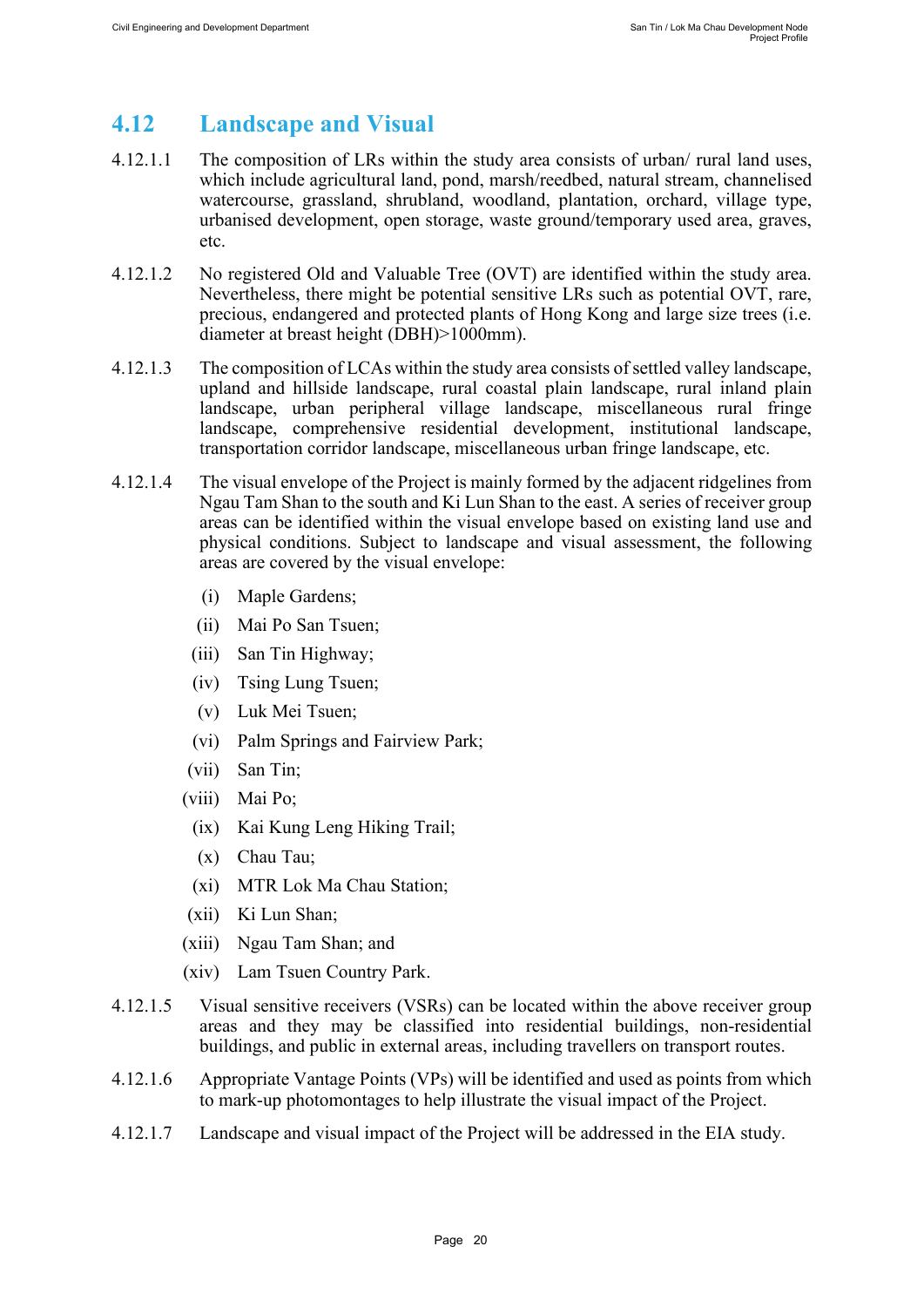## <span id="page-21-0"></span>**5 Environmental Protection Measures to be Incorporated in the Design and Any Further Environmental Implications**

## <span id="page-21-1"></span>**5.1 General**

5.1.1.1 The EIA study will investigate those environmental impacts and propose the appropriate mitigation measures with the intention that all proposals would be environmentally acceptable and cost effective. The residual impacts, if any, would be confined within the allowable limits. Environmental monitoring and auditing of potential impacts that may arise from the works of the Project would be provided for the construction and operational phases. Subject to the findings of the EIA study, the following mitigation measures will be incorporated in the design and construction of the Project, where appropriate.

## <span id="page-21-2"></span>**5.2 Air Quality**

#### Construction Phase

- 5.2.1.1 In order to prevent adverse impacts on air quality, the control measures stipulated in the Air Pollution Control (Construction Dust) Regulations should be implemented, wherever applicable, to limit the dust emissions from the Project Site. Mitigation measures, including but not limited to the following, will be put in place:
	- In the process of material handling, any material which has the potential to create dust should be treated with water or sprayed with a wetting agent where practicable;
	- A stockpile of dusty material should not be extended beyond the pedestrian barriers, fencing or traffic cones;
	- Any vehicle with an open load compartment used for transferring dusty materials offsite should be properly fitted with side and tail boards and cover;
	- Stockpiles of sand and aggregate should be enclosed on three sides and water sprays should be used to dampen stored materials;
	- When there are open excavation and reinstatement works, hoarding of not less than 2.4m high should be provided as far as practicable along the site boundary with provision for public crossing. Good site practice shall also be adopted by the Contractor to ensure the conditions of the hoardings are properly maintained throughout the construction period;
	- Surfaces where any pneumatic or power-driven drilling, cutting, polishing or other mechanical breaking operation takes place should be sprayed with water or a dust suppression chemical continuously;
	- Any area that involves demolition activities should be sprayed with water or a dust suppression chemical immediately prior to, during and immediately after the activities so as to maintain the entire surface wet;
	- Where a scaffolding is erected around the perimeter of a building under construction, effective dust screens, sheeting or netting should be provided to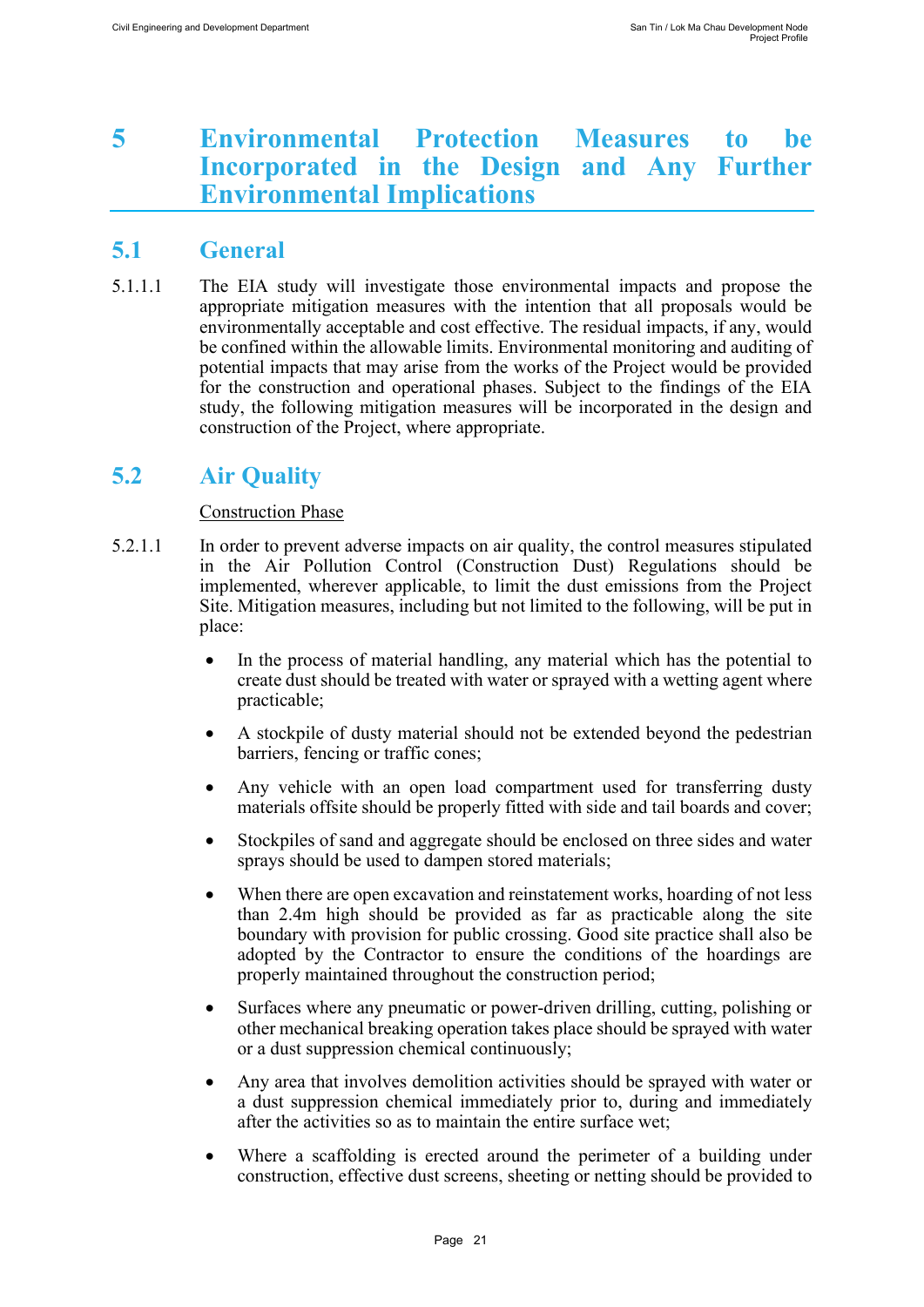enclose the scaffolding from the ground floor level of the building, or a canopy should be provided from the first floor level up to the highest level of the scaffolding;

- Motorised vehicles on site shall be confined to designated haul routes which should be paved or surfaced with hardcore; and
- Exposed earth should be properly treated by compaction, turfing, hydroseeding, vegetation planting or sealing with latex, vinyl, bitumen, shotcrete or other suitable surface stabiliser within six months after the last construction activity on the construction site or part of the construction site where the exposed earth lies.

#### Operational phase

- 5.2.1.2 In order to mitigate adverse air quality and odour impacts, the following general mitigation measures will be put in place where appropriate:
	- (i) Vehicle Emissions from Existing and Proposed Open Roads
		- Provide adequate buffer distance, tree planting and dense shrub plantation, where appropriate, to separate the pedestrians and heavily trafficked roads.
	- (ii) Industrial Emissions from Potential Chimneys
		- Joss paper burner at the planned San Tin Columbarium is suggested to adopt Best Available Technology (BAT) accordingly to "Guidelines on Air Pollution Control for Joss Paper Burning" to minimize the potential nuisance; and
		- Provide adequate buffer distance between chimney and ASRs.
	- (iii) Odour Impact from Existing Livestock Farms (Pig Farms and Chicken Farms)
		- Use of active carbon filter at fresh air intake and locate the fresh air intake at a higher level, e.g. rooftop; and
		- Remove farms if necessary.
	- (iv) Odour Impact from Proposed Sewage Pumping Station/ Sewage Treatment Works
		- Design should be in accordance with DSD's Standard Design on Sewage Pumping Station, with all pumps located underground and enclosed within a structure/building, where appropriate;
		- Locate the sewage pumping stations/ sewage treatment works as far as possible from ASRs; and
		- Deodorization system should be installed and good house keeping practice should be adopted.
	- (v) Odour Impact from Proposed Resource Recovery and Transfer Station
		- Provide odour removal system for the Refuse Collection Points (RCPs) to reduce odour nuisance in the vicinity; and
		- Enhancement of air scrubbing devices, installation of air curtains, provision of vehicle washing facilities to ensure cleanliness of refuse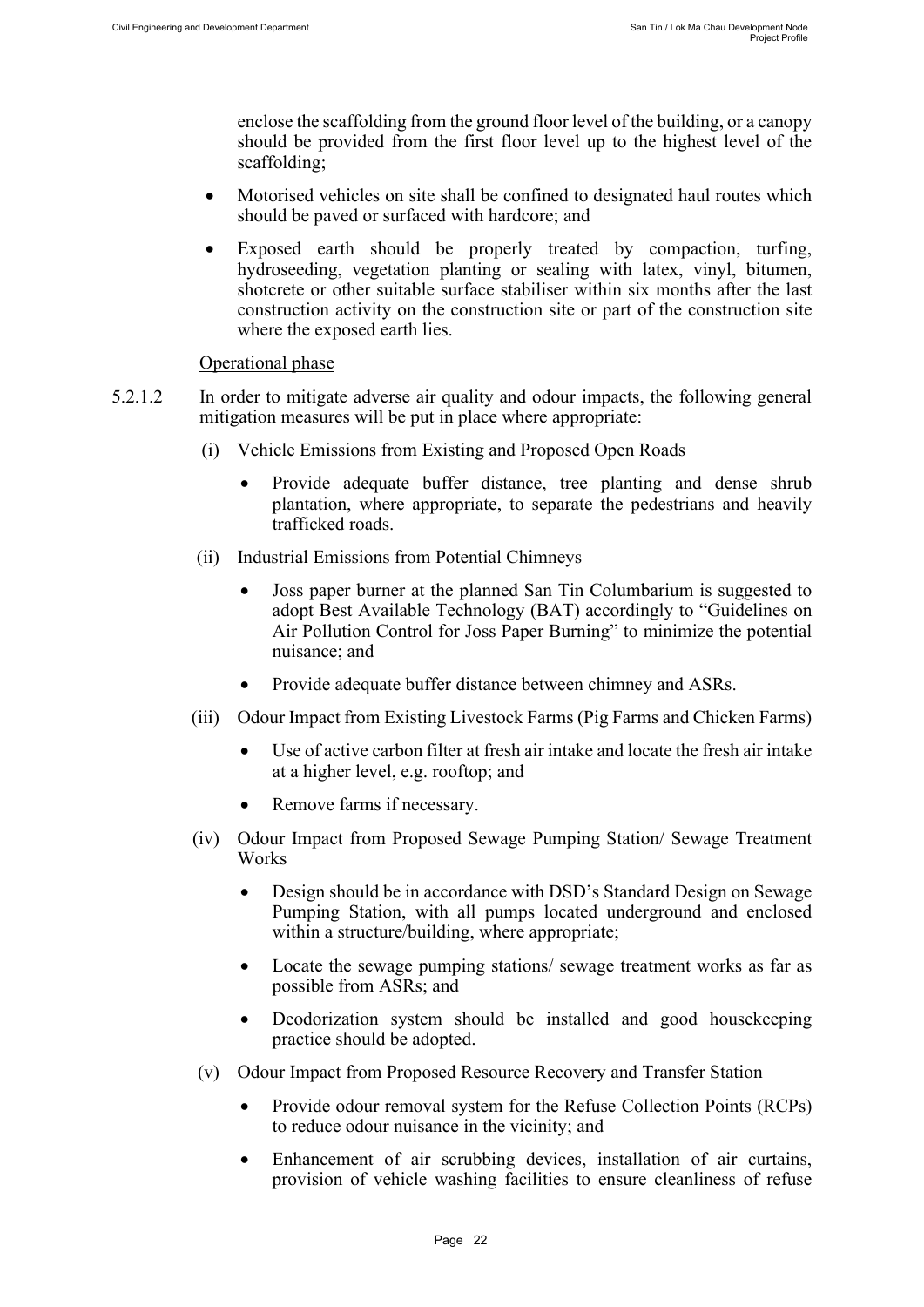collection vehicles leaving the station and installation of additional mobile deodourisers.

### <span id="page-23-0"></span>**5.3 Noise**

#### Construction Phase

- 5.3.1.1 In order to mitigate adverse construction noise impacts, the following general mitigation measures will be put in place where appropriate:
	- Good site management practices should be implemented as effective noise mitigation measures. These should include, but not limited to, locating noisy equipment and activities as far from NSRs as practical, scheduling noisy activities to minimise exposure of nearby NSRs to high levels of construction noise, proper maintenance of construction plant and devising methods of working to minimise noise impacts on the surrounding environment;
	- Quiet alternative construction method should be considered to minimise noise impacts on the surrounding environment;
	- Quality Powered Mechanical Equipment should be used to reduce noise generated;
	- Movable noise barrier and full enclosure for relatively fixed plant should be provided, if necessary, to screen NSRs from particular items of plant or noisy operations; and
	- Noise screening structures or purpose-built noise barriers should be provided, if necessary, along the site boundary to provide additional protection to NSRs nearby.

#### Operational Phase

- 5.3.1.2 In order to mitigate adverse operational noise impacts, the following general mitigation measures will be put in place where appropriate:
	- (i) Road Traffic Noise
		- Optimise building design in the proposed building scheme, including the use of central air conditioning system as possible to avoid open window ventilation for proposed mixed use;
		- Adopt alternative building orientation for some proposed schools;
		- Install barrier or enclosure along proposed roads or boundary wall along residential building boundary to provide effective screening to the affected units;
		- Adopt special building design (e.g. architectural fin, building orientation, noise tolerant building, podium, etc.) and other at-receiver mitigation measures (e.g. acoustic window, acoustic balcony, etc.) could be considered for some residential premises after consideration of at-source mitigation measures; and
		- Use Low Noise Road Surface (LNRS) on proposed roads when the material is suitable for the specific road condition.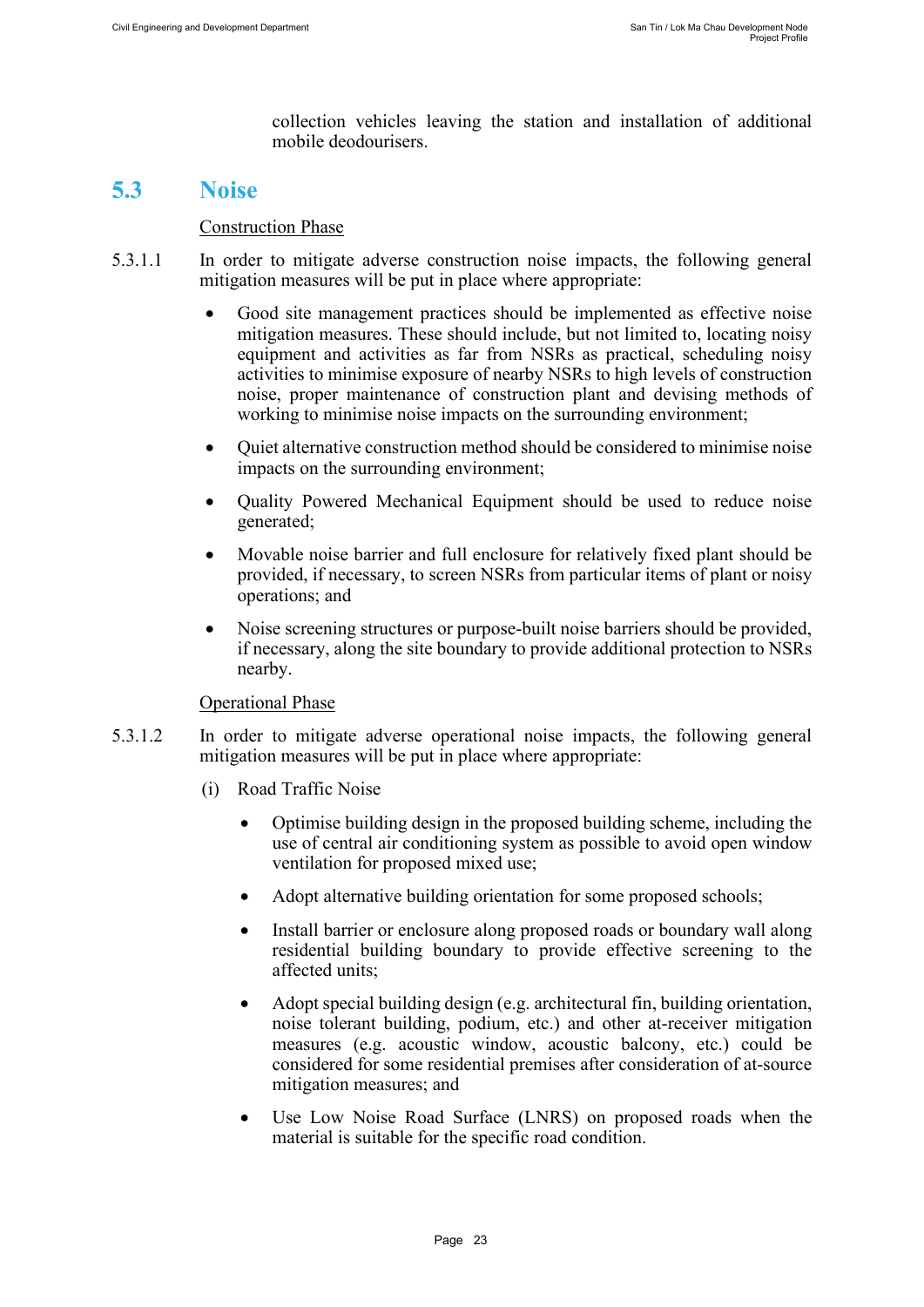- (ii) Fixed Noise
	- Enclose all the pumps and noisy plants inside a building structure, including proposed sewage pumping stations, sewage treatment works as well as public transport interchanges;
	- Proper selection of quiet plants aiming to reduce the tonality at NSRs; and
	- Install silencers/ acoustic enclosure/ acoustic louvres at the intakes/exhausts to further minimise the noise impact.
- (iii) Railway Noise
	- Optimise building design in the proposed building scheme, including the use of central air conditioning system as possible to avoid open window ventilation for proposed mixed use;
	- Adopt alternative building orientation for some proposed schools;
	- Adopt special building design (e.g. architectural fin, building orientation, noise tolerant building, podium, etc.) and other at-receiver mitigation measures (e.g. acoustic window, acoustic balcony, etc.) could be considered for some residential premises after consideration of at-source mitigation measures; and
	- The ground-borne noise impact from the planned NOL will be assessed in separate EIA study for the NOL to ensure meeting the relevant criteria.

## <span id="page-24-0"></span>**5.4 Water Quality**

#### Construction Phase

- 5.4.1.1 In order to mitigate adverse construction water quality impacts, the following general mitigation measures will be put in place where appropriate:
	- (i) General
		- Removal of waterbodies such as watercourse and ponds should be avoided. If work is unavoidable, adequate impact assessment with appropriate mitigation measures following ETWB TCW No. 5/2005, especially on watercourses and ponds with moderate ecological value, should be conducted.
	- (ii) Construction Site Runoff
		- Appropriate precautionary measures shall be adopted to prevent site runoff to the watercourses retained within and in the vicinity (e.g. watercourses between Shek Wu Wai and Pang Loon Tei, San Tin Eastern Main Drainage Channel) of the Project Site.
	- (iii) Sewage from Workforce
		- Adequate portable chemical toilets should be provided to ensure all sewage is properly collected.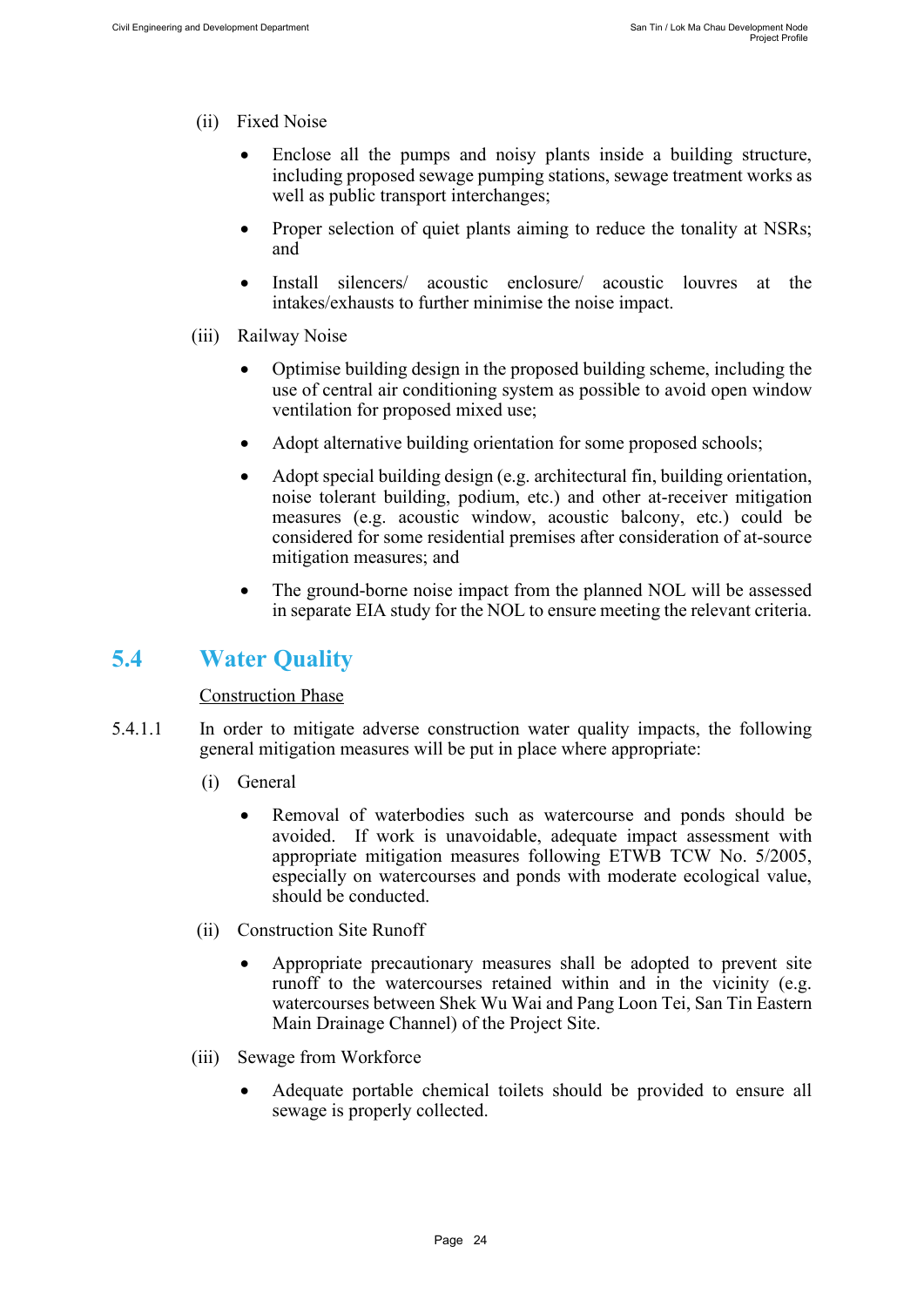- (iv) Accidental Spillage of Chemicals
	- Best practices of chemical storage practices such as storage under covered area, provision of secondary containment and material safety data sheets are should be applied. Spill kits should be provided to handle spillage and the staff should be trained for handling spillage.
- (v) Contaminated Groundwater and Wastewater
	- If excavations take place below the groundwater table, there may be a need to dewater the pits for safety and construction purposes; and
	- All the contaminated water should be collected, treated and disposed in a manner in accordance with ProPECC Note PN1/94 and relevant guidelines.
- (vi) Runoff from Removal/Filling Ponds
	- Proper management of the drained water and sediment shall be implemented to prevent release to existing watercourses.
- (vii) Pond Dewatering
	- Water in existing pond shall be sampled and pre-treated if required before discharge.

Operational Phase

- 5.4.1.2 In order to mitigate adverse operational water quality impacts, the following general mitigation measures will be put in place where appropriate:
	- (i) Stormwater Runoff
		- Proper drainage systems with gullies, silt traps and manholes installed will be provided for the proposed development sites and roads, such that runoff will be intercepted and common site debris, refuse and fallen leaves etc. can be captured before allowing the runoff to drain into the nearby watercourse.
	- (ii) Domestic and Non-Domestic (e.g. commercial, retail, dining and entertainment, G/IC, toilets in open space) Sewage
		- Reuse of the treated sewage effluent generated from the proposed sewage treatment works within the Project Site for non-potable uses such as toilet flushing, controlled irrigation and external cleaning use.
	- (iii) Wastewater from Industries (e.g. advanced manufacturing, eco-hub, logistics, storage and workshop)
		- For individual industrial tenants, discharge license under WPCO will be required individually and the discharge standards according to TM-DSS to government foul sewers will be applied; and
		- Pre-treatment may be considered subject to the effluent characteristics.
	- (iv) Cooling Water Discharge
		- Impact from the discharge on sensitive receivers should comply with the criteria agreed with EPD and a discharge license would be applied before its operation. Once the discharge is confirmed to Deep Bay, the actual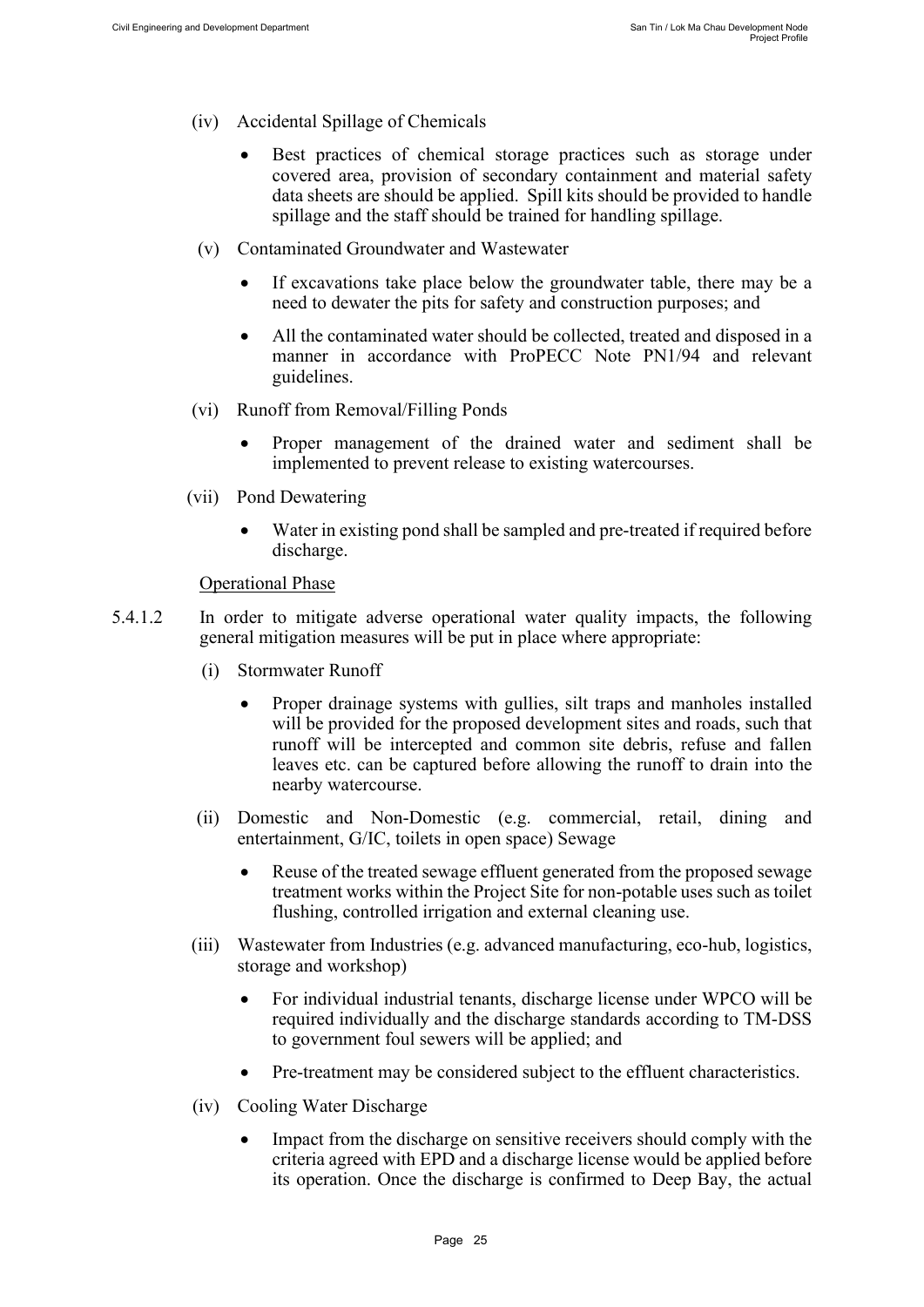discharge flow and load would also comply with the requirement for "No Net Increase in Pollution Loading" into Deep Bay.

- (v) Resource Recovery and Transfer Station
	- Contaminated surface runoff and the sewage treatment within the proposed RRTS should be controlled.

### <span id="page-26-0"></span>**5.5 Waste Management**

#### Construction Phase

- 5.5.1.1 Recommended good site practices, waste reduction measures as well as the waste transportation, storage and collection are described in the following:
	- (i) Good Site Practice
		- Nomination of an approved personnel, such as a site manager, to be responsible for the implementation of good site practices, arrangements for collection and effective disposal to an appropriate facility, of all wastes generated at the site;
		- Training of site personnel in site cleanliness, appropriate waste management procedures and concepts of waste reduction, reuse and recycling;
		- Provision of sufficient waste disposal points and regular collection for disposal;
		- Appropriate measures to minimise windblown litter and dust during transportation of waste by either covering trucks or by transporting wastes in enclosed containers;
		- Regular cleaning and maintenance programme for drainage systems, sumps and oil interceptors; and
		- A waste management plan (WMP) should be prepared by the contractor in accordance with ETWB TCW No. 19/2005 and submitted to the Engineer for approval.
	- (ii) C&D Material and Waste
		- Maintain temporary stockpiles and reuse excavated fill material for backfilling and reinstatement;
		- Carry out on-site sorting;
		- Surplus artificial hard materials should be delivered to Tuen Mun Area 38 recycling plant or its successor for recycling into subsequent useful products;
		- Make provisions in the Contract documents to allow and promote the use of recycled aggregates where appropriate;
		- Implement a trip-ticket system for each works contract to ensure that the disposal of C&D materials are properly documented and verified; and
		- Implement an enhanced Waste Management Plan similar to ETWB TC(W) No. 19/2005 – "Environmental Management on Construction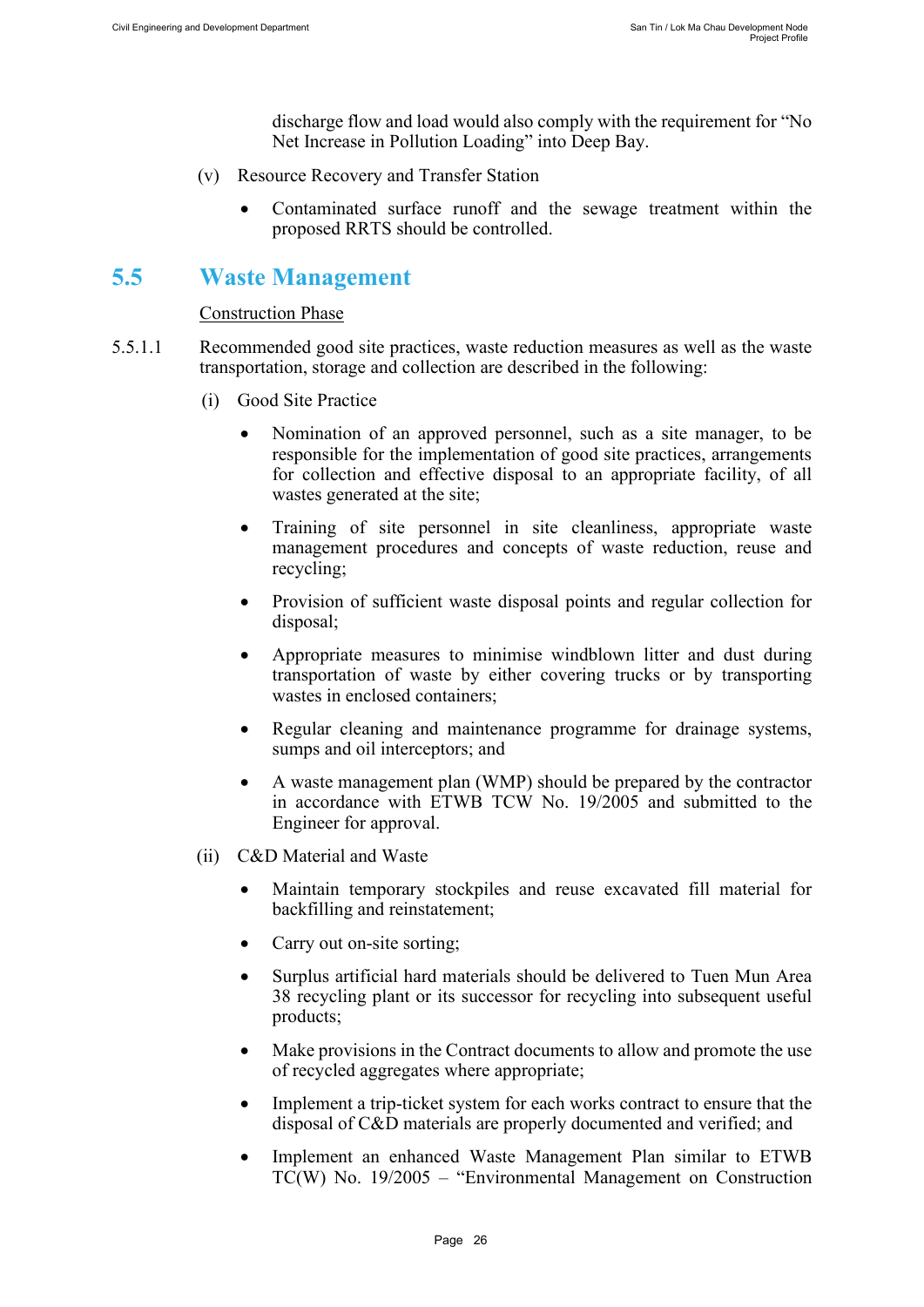Sites" to encourage on-site sorting of C&D materials and to minimize their generation during the course of construction.

- (iii) General Refuse
	- A reputable waste collector should be employed by the Contractor to remove general refuse from the site, separately from construction and chemical wastes, on a daily basis to minimize odour, pest and litter impacts. Burning of refuse on construction sites is prohibited by law.
- (iv) Chemical Waste
	- The chemical waste should be collected by licensed chemical waste collectors for subsequent disposal at licensed chemical waste disposal facilities; and
	- Proper storage, collection, handling, transport and disposal of chemical waste will be managed in accordance with the Code of Practice on the Packaging, Labelling and Storage of Chemical Waste.
- (v) Fishpond Sediment/Mud
	- On-site cement stabilisation/solidification of the fishpond sediment/mud and on-site reuse would be proposed if necessary.
- (vi) Contaminated Soil
	- Implementation of good site practices during the construction phase, especially the procedures in handling the contaminated materials in case they are encountered.

#### Operational Phase

- 5.5.1.2 The following measures should be implemented on the Project to minimise the amount of waste to be disposed of at landfill to maximize the recovery of material from the water stream:
	- (i) Municipal Solid Waste
		- General refuse from residential and commercial buildings should be collected with lidded bins and delivered to a central collection point and stored in enclosed containers to prevent windblown, vermin, water pollution and visual impact. At least daily collection should be arranged by the waste collector.
	- (ii) Screenings, Grits and Dewatered Sludge
		- The screenings, grits and dewatered sludge shall be delivered by land transport in watertight containers or skips to avoid odour emission during transportation. The solid waste unloading process shall be operated in the enclosed designated room inside the sewage treatment works and served by negative pressure by extracting odorous gas to deodorising unit.

#### <span id="page-27-0"></span>**5.6 Land Contamination**

5.6.1.1 Subject to the identification of any contaminated land, mitigation measures will be determined with reference to EPD's documents such as "Guidance Manual for Use of Risk-Based Remediation Goals (RBRGs) for Contaminated Land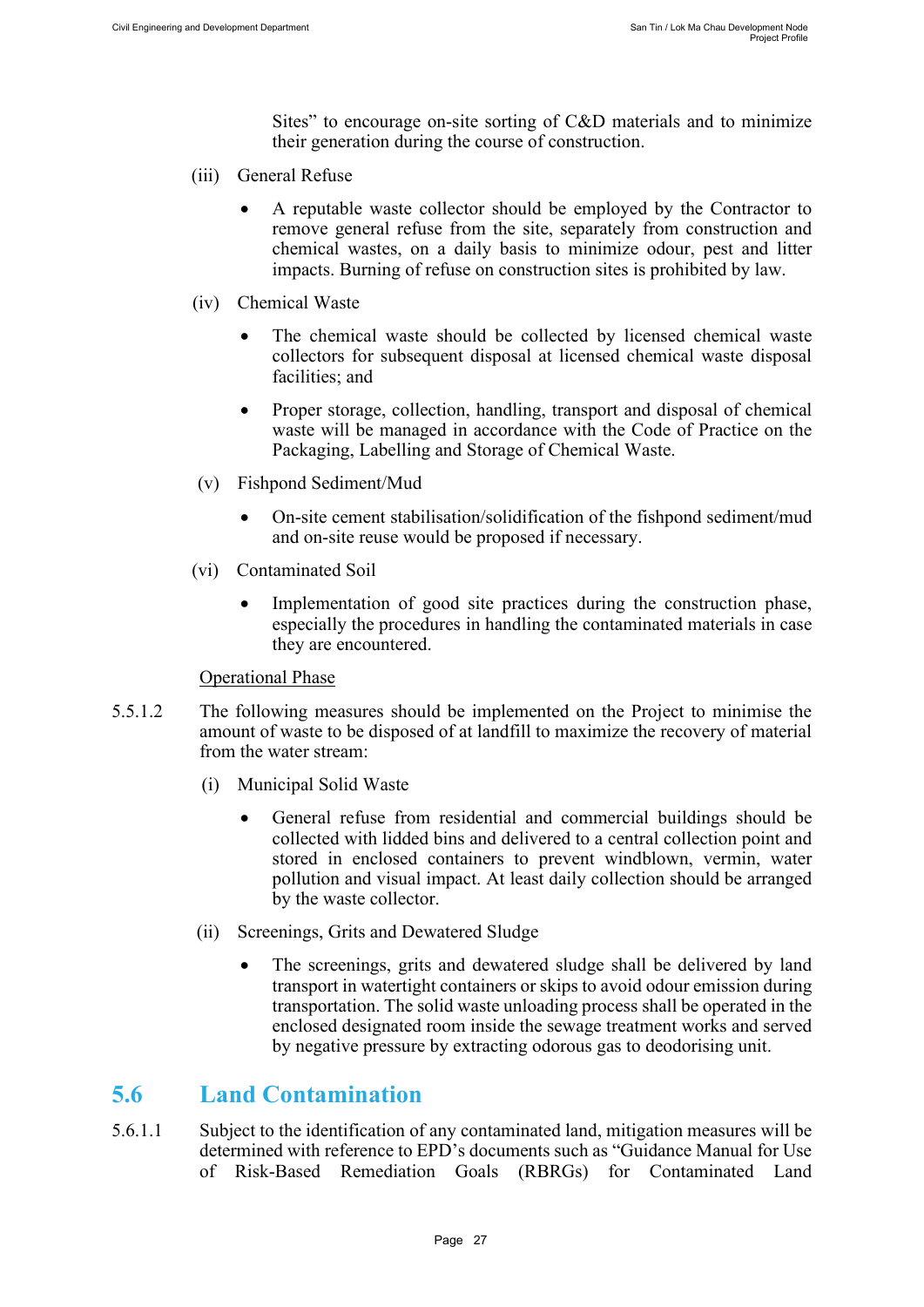Management", "Guidance Note for Contaminated Land Assessment and Remediation", and "Practice Guide for Investigation and Remediation of Contaminated Land" during the EIA study.

### <span id="page-28-0"></span>**5.7 Hazard to Life**

#### Construction Phase

- 5.7.1.1 The following control measures are proposed during construction phase to reduce the potential risk:
	- Good practice measures;
	- Design measures of cavern entry;
	- Adoption of site-sensitised bulk emulsion explosives for blasting;
	- In demand transportation of explosives;
	- Provision of closed-circuit television (CCTV) recording of the blasting;
	- Provision of full-time supervision and blast checking by Blast Competent Supervisors (BCS);
	- Use of hanging mesh and rubber mat for any blasting works;
	- Provision of blast door for cavern;
	- Establishment of no-blast zones for areas of high sensitivity/risk and within the SBZ;
	- Limitation of blast charge weight based on the allowable peak particle velocity (PPV) for the controlling sensitive receivers surrounding the site;
	- Monitoring of vibration levels at controlling sensitive receivers to ensure PPV levels remain within the allowable range for every blast conducted;
	- Reinforcement of the structural stability of the slopes or retaining walls where necessary such that their stability meets current geotechnical standards for PPV levels imposed under the maximum blast loading conditions;
	- Only underground development within the SBZ of NTMWTW;
	- Prohibit construction activities during the transportation of chlorine;
	- Limitation of working hours and number of construction workers; and
	- Provision of emergency plan for efficient evacuation including good practice (i.e. adequate training and drills for construction workers)

#### Operational Phase

- 5.7.1.2 The following control measures are proposed during operational phase to reduce the potential risk:
	- Only underground operation within the SBZ of NTMWTW;
	- Fresh air intake (FAI) or entry located away from the SBZ and CZ;
	- Limitation of working hours and number of cavern staff;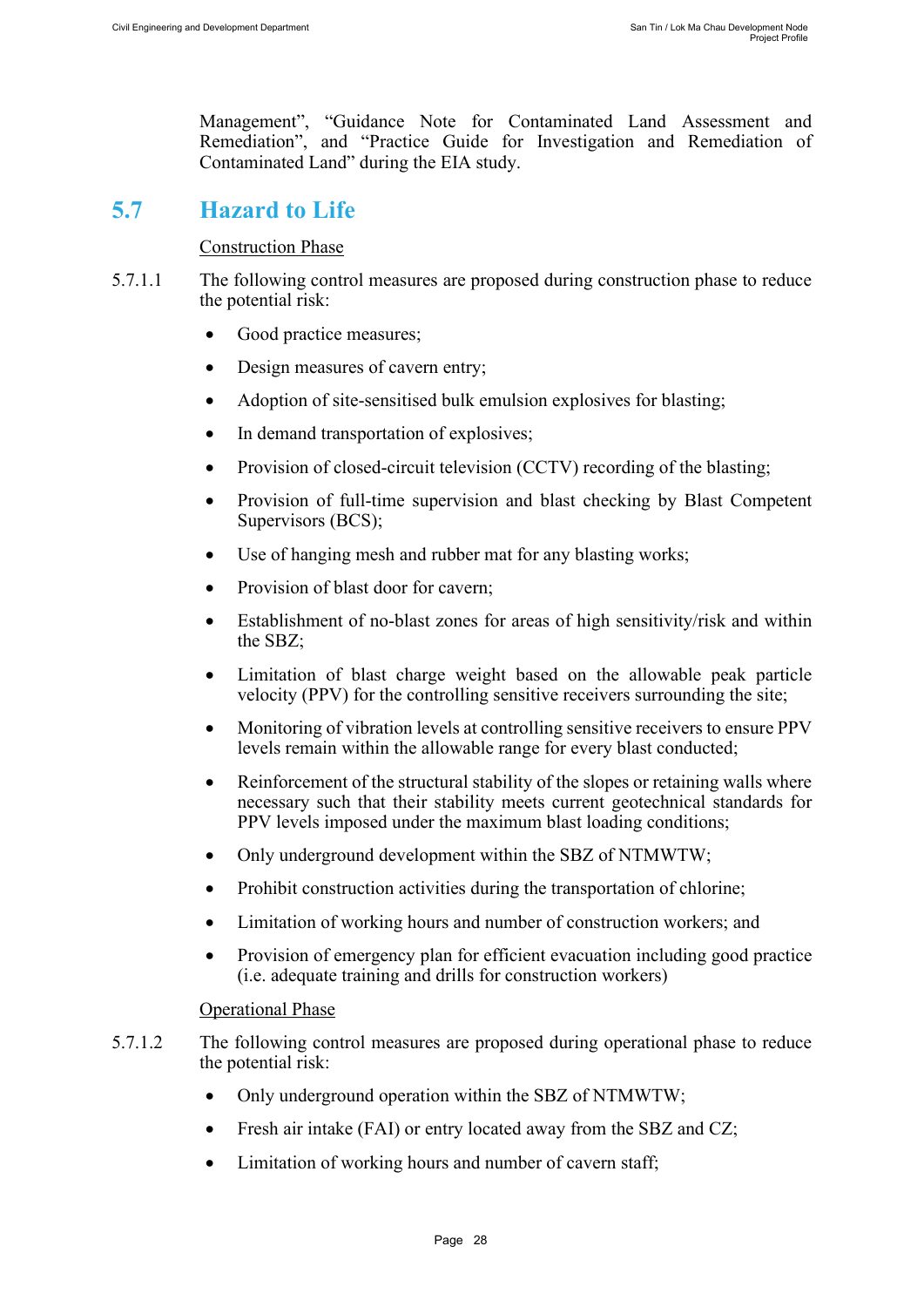- Provision of emergency plan for efficient evacuation including good practice (i.e. adequate training and drills for construction workers/ cavern staff); and
- Provision of ventilation system with design measures.

### <span id="page-29-0"></span>**5.8 Landfill Gas Hazard**

#### Construction Phase

5.8.1.1 During construction phase, safety procedures should be implemented to minimize the risks of fire and explosions, asphyxiation of workers, and toxicity effects. Trenching, excavation and working at below ground or confined spaces should be conducted with precautions and workers should be equipped with gas detection equipment and appropriate breathing apparatus.

#### Operational Phase

5.8.1.2 It is understood that there are established landfill gas facilities and management procedures for the closed NTML. Nevertheless, building protection design measures should be implemented based on the risks level assessed in the EIA with reference to EPD's "Landfill Gas Hazard Assessment Guidance Note" (Report No. EPD/TR8/97). Mechanical ventilation system, methane gas detection system, routine gas monitoring, gas vents, gas resistance membranes and clear void under structure of at least 500mm would be considered and implemented where appropriate.

### <span id="page-29-1"></span>**5.9 Ecology**

- 5.9.1.1 Ecological impact assessment will be carried out under the EIA study. Avoidance and minimization of any direct impacts/ disturbance to habitats and associated wildlife would be taken into account in the ecological impact assessment before proposing the mitigation measures.
- 5.9.1.2 To mitigate for the loss of woodland habitat, provision of compensatory woodland should be considered. Certain areas located at the southwest and northeast portions of the DN are zoned as Green Belt or Open Space under the PODP, and are currently covered by developed area or grassland/shrubland. These areas could potentially be used for woodland compensation. A detailed woodland compensation strategy should be provided under the EIA study.
- 5.9.1.3 In order to avoid impacts of run-off causing pollution or sedimentation in the habitats adjacent to the Project Site, it will be necessary to implement standard construction site practices in these sites that limit run-off into adjacent water bodies. Generally, indirect water impact to any aquatic fauna during the construction phase should be avoided by implementing water control measures (ETWB TCW No. 5/2005) to avoid direct or indirect impacts any watercourses and good site practices.
- 5.9.1.4 Appropriate mitigation measures including avoidance of the Lam Tsuen Country Park should be proposed to minimize potential disturbance to habitats and wildlife.
- 5.9.1.5 The local bird movement pattern and potential impacts from the Project should be studied in detail under the EIA study, whilst the height and layout of the buildings at the proposed Enterprise and Technology Park, including the area to be released at LMCCP, should be reviewed under the EIA study to minimize the potential impacts.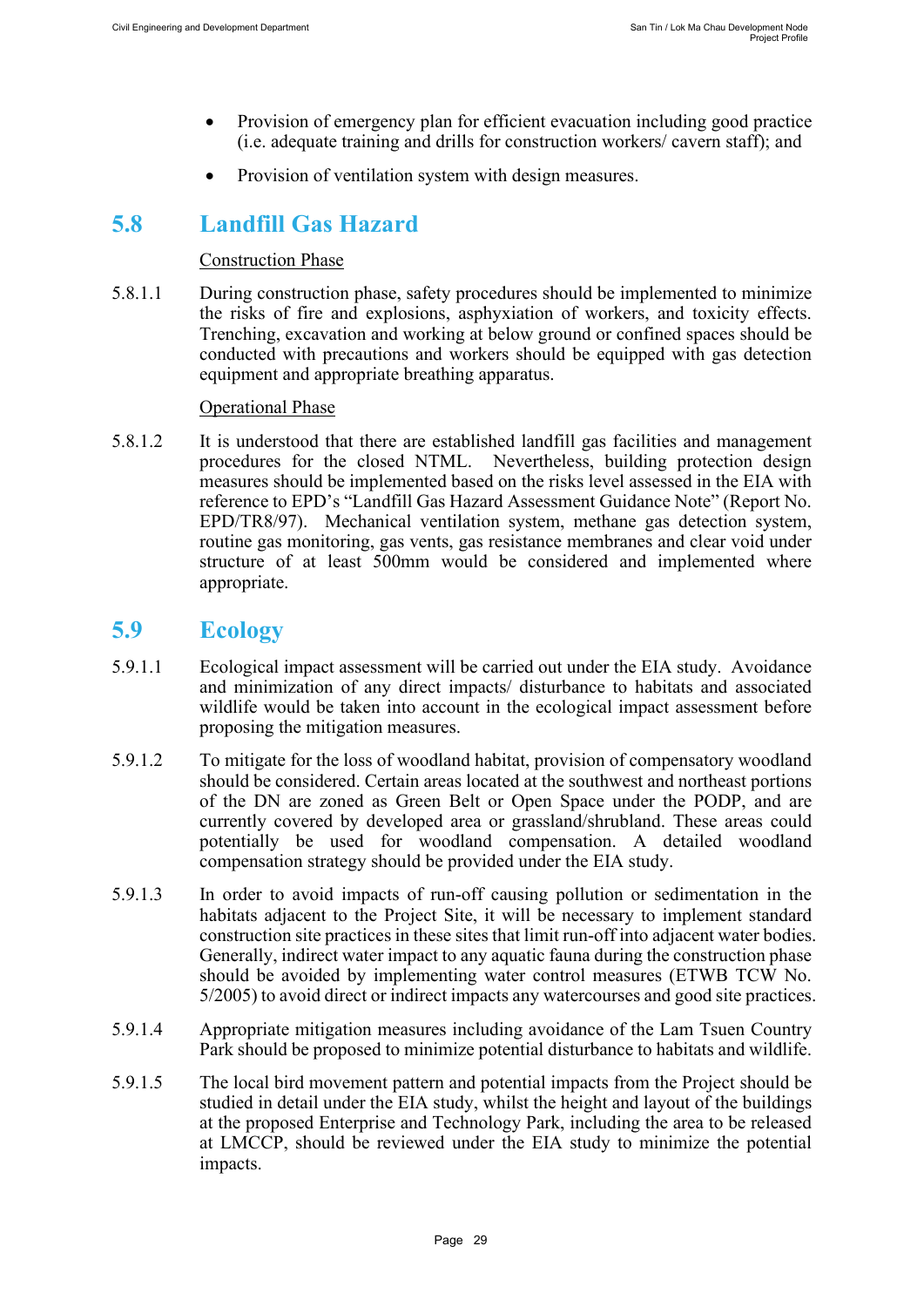# <span id="page-30-0"></span>**5.10 Agriculture and Fisheries**

5.10.1.1 Good site practices for the control of construction site runoff shall be fully implemented to minimise impacts on water sources for farmland and ponds in the DN or its vicinity.

## <span id="page-30-1"></span>**5.11 Cultural Heritage**

- (i) Archaeology
- 5.11.1.1 Subject to the findings of Archaeological Impact Assessment as part of the Cultural Heritage Impact Assessment under the EIA study, archaeological survey, if needed, should be carried out during the EIA study prior to development work to provide further information for detailed assessment and possible mitigation recommendations.
	- (ii) Built Heritage
- 5.11.1.2 Recommended preliminary mitigation measures include Built Heritage Survey during the EIA stage to update the list and condition of built heritage resources within the historic villages. Appropriate mitigations should be provided based on the survey results and actual designs; possible mitigations may include condition survey, vibration, settlement or tilting monitoring, screening and safe public access.

## <span id="page-30-2"></span>**5.12 Landscape and Visual**

Mitigation Measures to be Incorporated in the Development Layout Plan

- 5.12.1.1 The following measures are to be considered to minimize the landscape and visual impacts during the design stage:
	- Incorporating retention ponds into new open space;
	- Implementation of blue-green infrastructure;
	- Revitalising agriculture land for community farming; and
	- Revitalisation of natural watercourses/ channelised watercourses.

#### Construction Phase

- 5.12.1.2 The following general mitigation measures are to be considered to alleviate the impacts during the construction phase:
	- Minimising the extent for temporary storage and development;
	- Preserving existing trees;
	- Transplanting affected existing trees;
	- Protecting natural streams;
	- Providing site hoarding;
	- Managing facilities on work sites; and
	- Controlling light.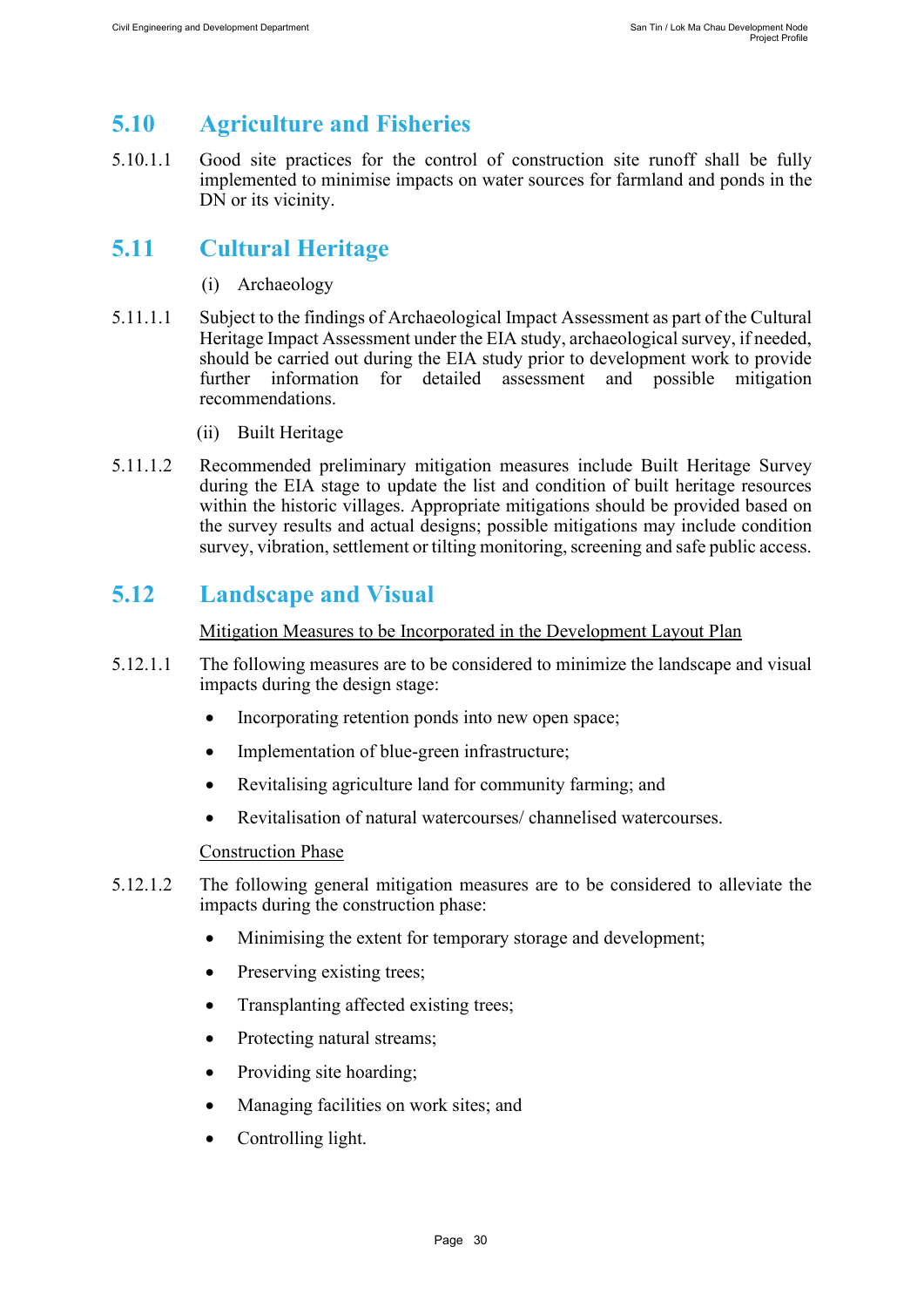#### Operational Phase

- 5.12.1.3 The following general mitigation measures are to be considered to alleviate the impacts during the operational phase:
	- Compensation tree planting;
	- Landscape re-instatement and establishment of new vegetation;
	- Agricultural land compensation;
	- Pond replacement;
	- Aesthetic design of built development (e.g. implement with lighter colour tone/ natural materials on façade design);
	- Maximise the greening provision in future infrastructure/ transport design; and
	- Landscape integration of built development (e.g. green roof and screen planting).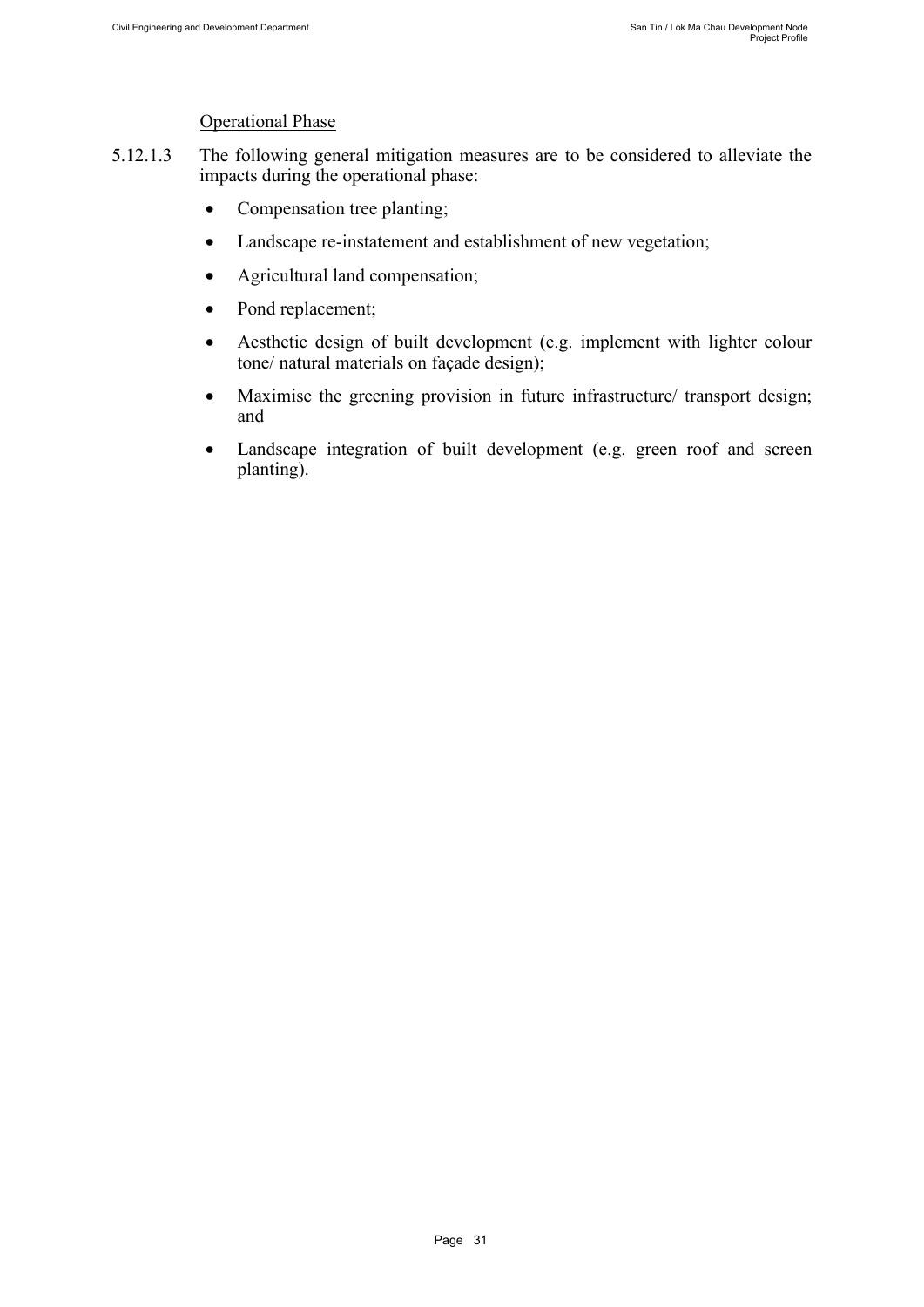# <span id="page-32-0"></span>**6 Use of Previously Approved EIA Reports**

- 6.1.1.1 Reference may be made to the following previously approved EIA reports:
	- Yuen Long Effluent Polishing Plant (AEIAR-220/2019)
	- Housing Sites in Yuen Long South (AEIAR-215/2017)
	- Hung Shui Kiu New Development Area (AEIAR-203/2016)